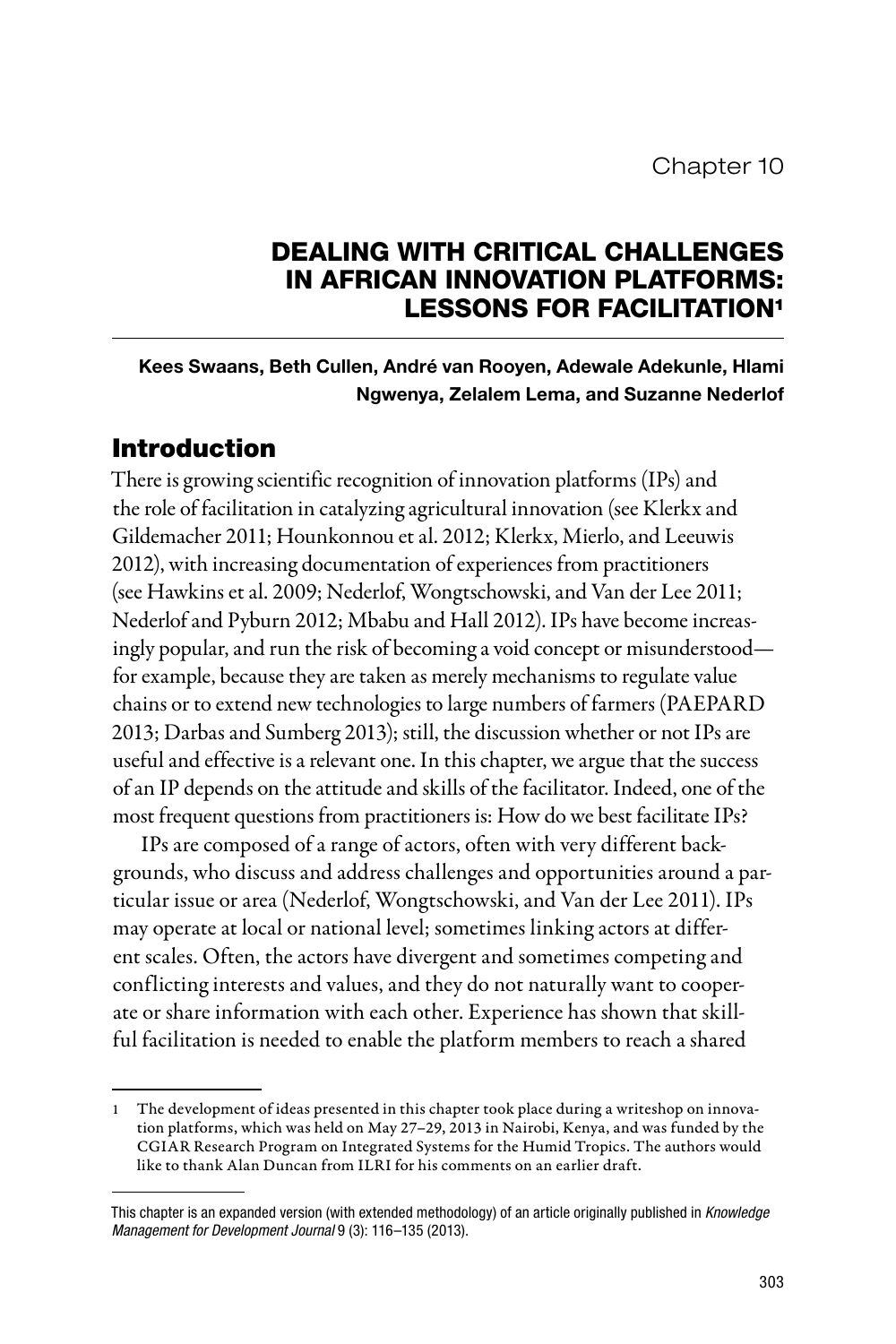understanding of the issues at hand, agree on common goals, communicate, cooperate, coordinate activities to address their challenges, and take advantage of opportunities.

In this chapter, we reflect on some of the key challenges emerging from our experiences of facilitating IPs in Africa. The challenges are derived from discussions among researchers and practitioners during a "writeshop" on IPs in Nairobi, May 2013, in which most of the authors participated (see Gonsalves and Armonia 2010 for further information about writeshops). The identified issues related to IP facilitation are recognized challenges within development practice; despite this, however, they often do not receive the attention they deserve among IP practitioners.

# The Process of Identifying Key Issues and Challenges

The idea for this chapter was first born during a writeshop organized in May 2013 at the International Livestock Research Institute (ILRI) in Nairobi, Kenya. During the writeshop, 20 individuals worked together, with expert facilitation and artistic support, to produce "practice briefs." The writeshop hosted two types of participants: (1) IP "practitioners" with significant experience of managing a diverse range of platforms; and (2) "researchers" studying innovation systems and IP processes, who could link practice with theory, and help refine and critique the products. Some of the participants bridged these two categories and could be described as "researcher–practitioners." This group of experts, facilitators, and artists worked together intensively for three days. One of the key issues identified by the writeshop participants was "platform facilitation." The participants observed the need for solid lessons on facilitation that could be utilized by brokers. To ensure that a wide range of experiences were included, additional authors were invited to participate. The current authors reflect a diversity of "IP initiatives" in Africa.

This chapter is based on qualitative research using a case-study approach. The cases were selected from agricultural-extension and research-for-development (R4D) projects. These projects were all implemented in southern, East, and West Africa in the past decade, and focused on agricultural production, value-chain development, and/or natural-resource management (see Box 10.1). Different IPs were taken as cases and systematically checked for consistency on the lessons derived. The authors used critical reflexivity to obtain the main lessons on facilitation (see Schön 1983).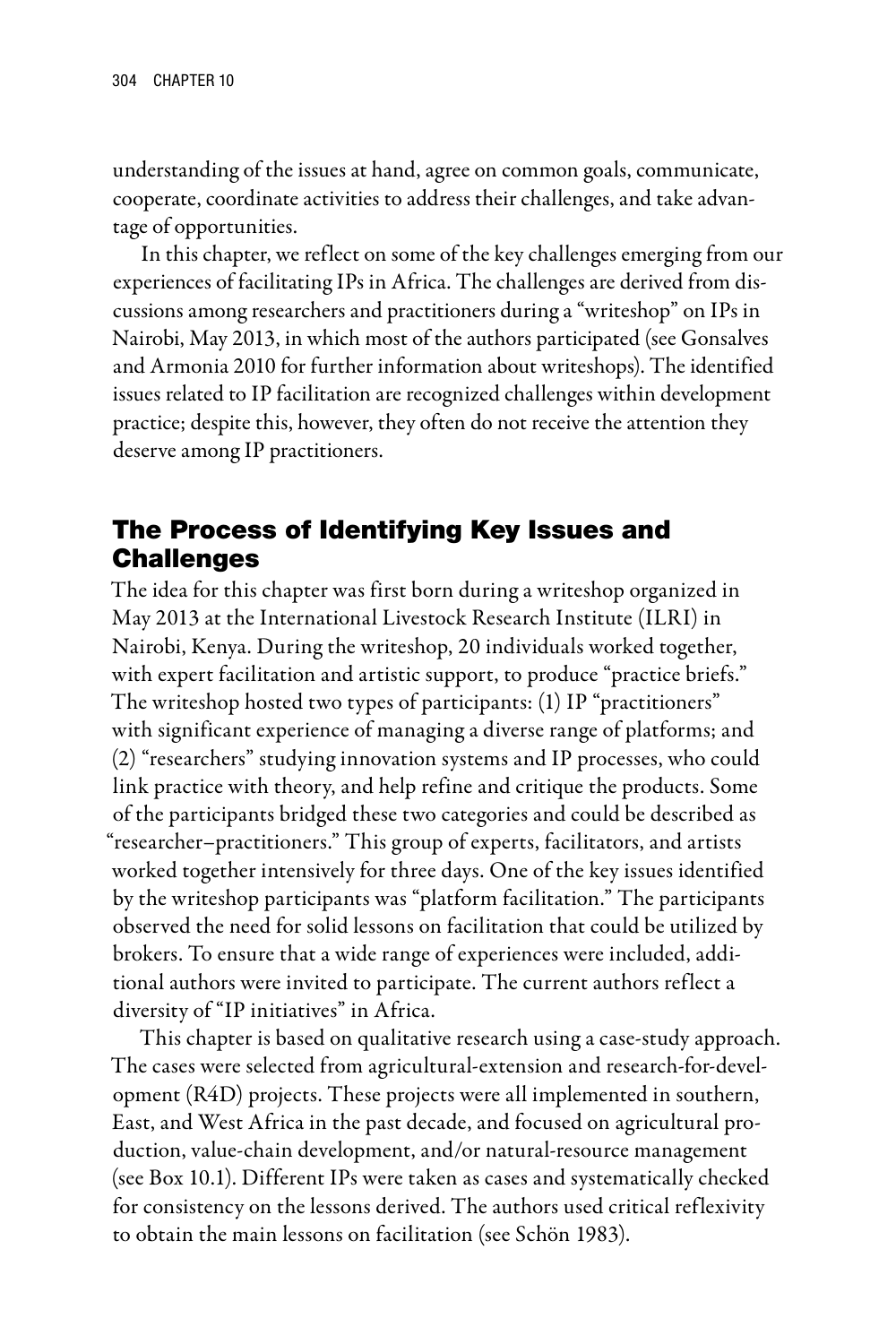### Box 10.1 Selection of agricultural extension and research-for-development projects across Africa with authors' involvement

*Fodder Adoption Project (FAP):* The project aimed to strengthen the capacity of poor livestock keepers to select and adopt fodder options and access market opportunities to enable them to improve their livelihoods; for this purpose the project engaged with a wide range of actors through IPs (Ethiopia, Syria, Vietnam) (2008–2010).

*Nile Basin Development Challenge (NBDC):* Program to improve the resilience of rural livelihoods in the Ethiopian highlands through a landscape approach to rainwater management; district-level IPs were established to address natural-resource management issues at the local level (Ethiopia) (2010–2013).

*Volta Basin Development Challenge (VBDC):* Program on integrated management of rainwater and small reservoirs for multiple uses; districtlevel IPs were established to improve rainwater management and increase production and market access at the local level (Burkina Faso, Ghana) (2010–2013).

*Small ruminant value chains as platforms for reducing poverty and increasing food security in dryland areas of India and Mozambique (imGoats):* The project aimed to increase income and food security through a pro-poor value chain for goats using an IP approach (India and Mozambique) (2011–2013).

*Livestock Livelihood and Markets Project (LILI Markets):* The project aimed to improve market participation by small goat and cattle growers in semiarid regions of southern Africa using IPs (Mozambique, Namibia, Zimbabwe) (2007–2010).

*Increasing food security and household income through small-stock market development in Zimbabwe (ZimGoats):* Project to increase food security and income for small-scale goat keepers through increased production, market development, and through the testing and use of an IP approach (Zimbabwe) (2011–2013).

*Sustainable management of globally significant endemic ruminant livestock of West Africa (PROGEBE):* Program on conservation of indigenous cattle in West Africa; local IPs were formed for value-chain development on specific commodities to increase interest among farmers (The Gambia, Guinea, Mali, Senegal) (2003–2013; IPs since 2011).

*Building livelihoods resilience to alleviate poverty in semiarid areas of West Africa (PLM):* Program to build livelihood resilience of smallholder farmers through the establishment of community-level IPs for dairy and/or vegetable value chains (Mali, Niger, Togo) (2010–2013).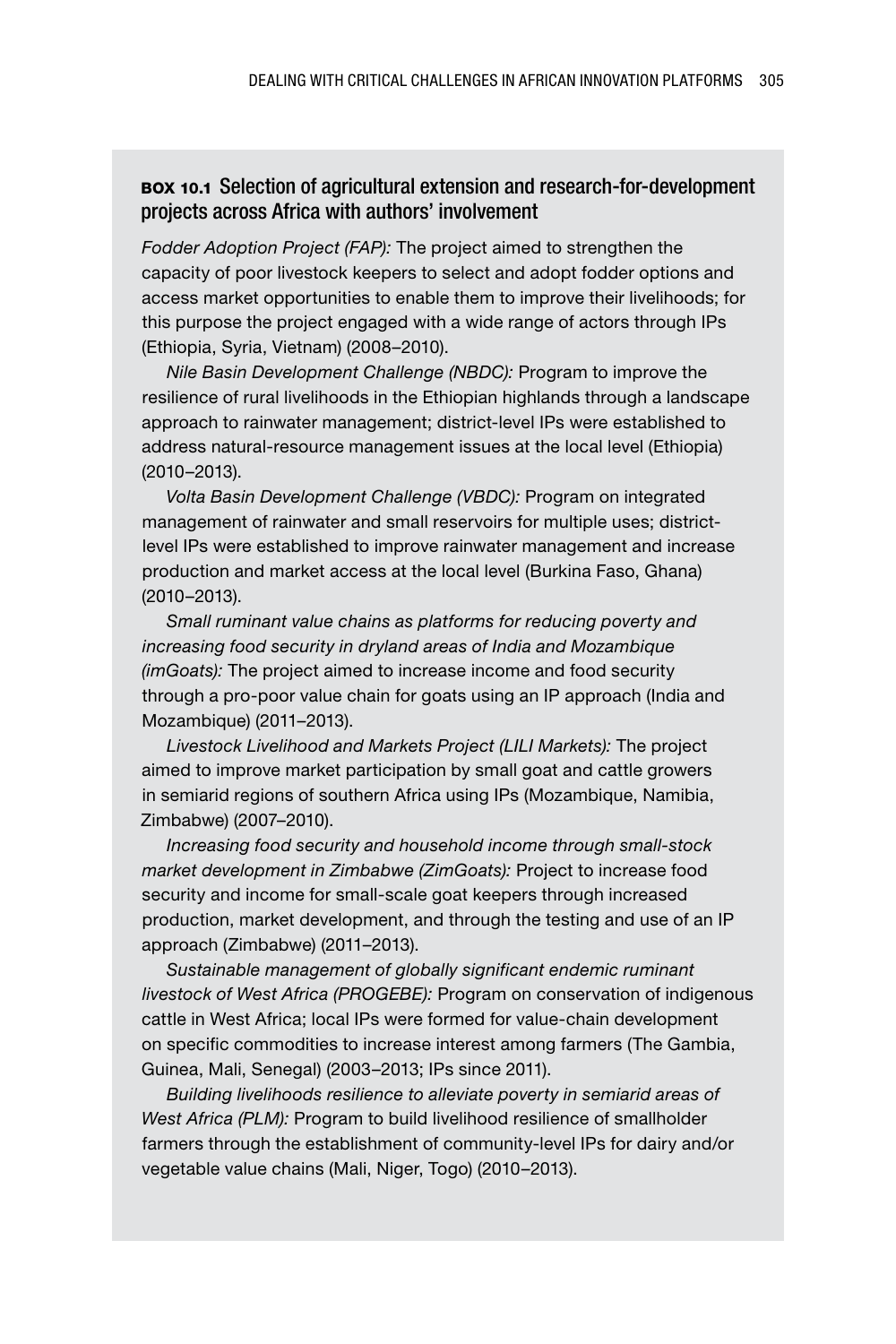*Sub-Saharan Africa Challenge Programme (SSA CP):* Response to the need to dramatically increase the development impact of agricultural research on livelihoods in Africa by developing, testing, and promoting an IP approach for conducting agricultural research for development (AR4D) in Africa (throughout East, West, southern Africa) (2005–2010).

*Convergence of Sciences—Strengthening Agricultural Innovation Systems (COS-SIS):* Program to carry out interdisciplinary policy and institutional experiments with a view to elaborate, apply, and assess a development approach to sustainable rural-poverty alleviation and food security, based on innovation-systems thinking (Benin, Ghana, and Mali) (first phase 2001–2006; second phase 2008–2013).

*Broadening Agricultural Service and Extension Delivery (BASED):* Bilateral program between Deutsche Gesellschaft für Internationale Zusammenarbeit (then Deutsche Gesellschaft für Technische Zusammenarbeit) and the Limpopo Department of Agriculture aimed at transforming the extension service-delivery system (South Africa) (1998–2006). Source: Authors.

To strengthen the quality of the analysis and synthesis, triangulation of several methods is applied. The first method is a literature review on facilitation of IPs. Emerging findings were cross-checked and verified through literature. The second method entailed informal conversations and group discussions with practitioners, researchers, and researcher–practitioners in the field of facilitating IPs. These took place during the writeshop consultation process to identify key issues and challenges. As the writeshop participants began evaluating their various experiences of IP facilitation, certain patterns began to emerge—often across different programs working in different regions. A third method used was that of self-reflection by the authors as "researcher–practitioners" of IP facilitation themselves. Key issues and challenges identified during the writeshop were further reflected upon, prioritized, and synthesized by the authors based on their personal experiences with IP facilitation across Africa (see Schön 1983 for an elaborative discussion on the "reflective practitioner"). When possible, this information was further substantiated by referring to secondary literature.

The approach we have taken to gathering and analyzing the information included in this chapter has both strengths and weaknesses. Most of the authors and writeshop participants are "researcher–practitioners" with firsthand experience of IP facilitation. The experiences of such people, particularly those more involved in practice, often remain undocumented or are only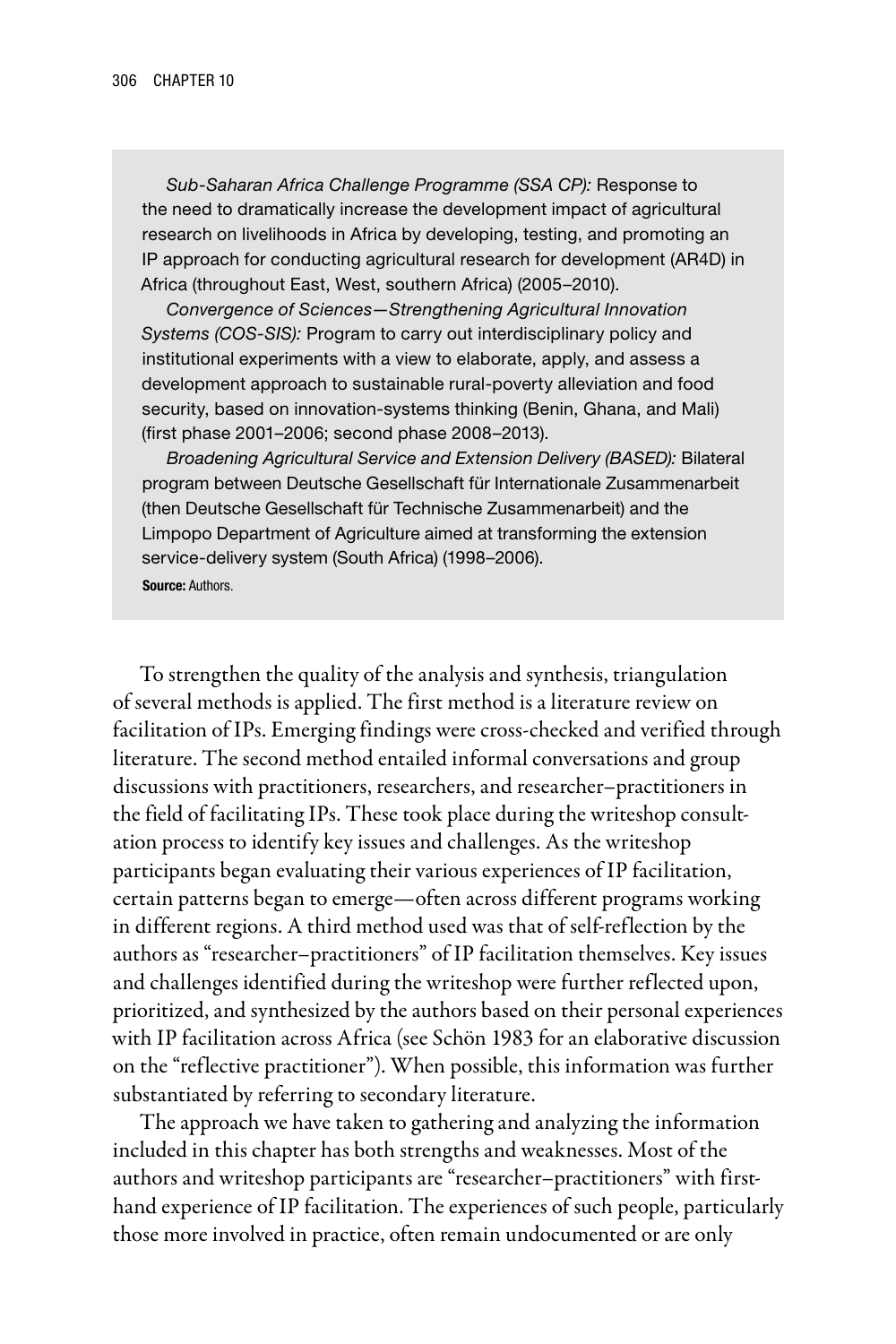partially captured in reports and unpublished documents. The writeshop approach and critical reflexivity were used because they are specifically designed to capture and document the experiential, tacit knowledge of the practitioner (Schön 1983). The writeshop approach is particularly valuable considering the pressure that researcher–practitioners increasingly face to generate "key lessons" and recommendations for "best practice" (Patton 2001).

The methodology used allowed for analysis of a broad range of cases in Africa, including many well-known examples. We did not, however, analyze cases from other parts of the world. Yet, many interesting experiences exist in other parts of the world, such as those described for Papua New Guinea by Mbabu and Hall (2012), and experiences of the International Center for Tropical Agriculture (CIAT) with learning alliances in Latin America (see Lundy, Gottret, and Ashby 2005). In addition, most of the platforms referred to in this chapter have been established within AR4D projects and may not be representative of approaches being taken by organizations working in other sectors. We may also have missed examples of more locally emergent platforms.

## Key Issues in Facilitating Innovation Platforms

To frame the discussion on key challenges in facilitating IPs, we briefly reflect on what IPs are, the implications for facilitation, and who is best suited to facilitate these platforms, drawing from practice and current theory.

### Innovation Platforms—Forums for Learning and Action

In this chapter, we adopt Homann-Kee Tui et al. (2013)'s—practical definition of IPs:

A forum for learning and action involving a group of actors with different backgrounds and interests: farmers, agricultural input suppliers, traders, food processors, researchers, government officials, etc. These actors come together to develop a common vision and find ways to achieve their goals. They may design and implement activities as a group or coordinate activities by individual actors (p. 1)

IPs are based on innovation-systems thinking: a holistic and comprehensive framework for understanding innovation (new products, new processes, and new forms of organization) as emerging from a broad network of dynamically linked actors within a particular institutional and policy context (Hall et al. 2006).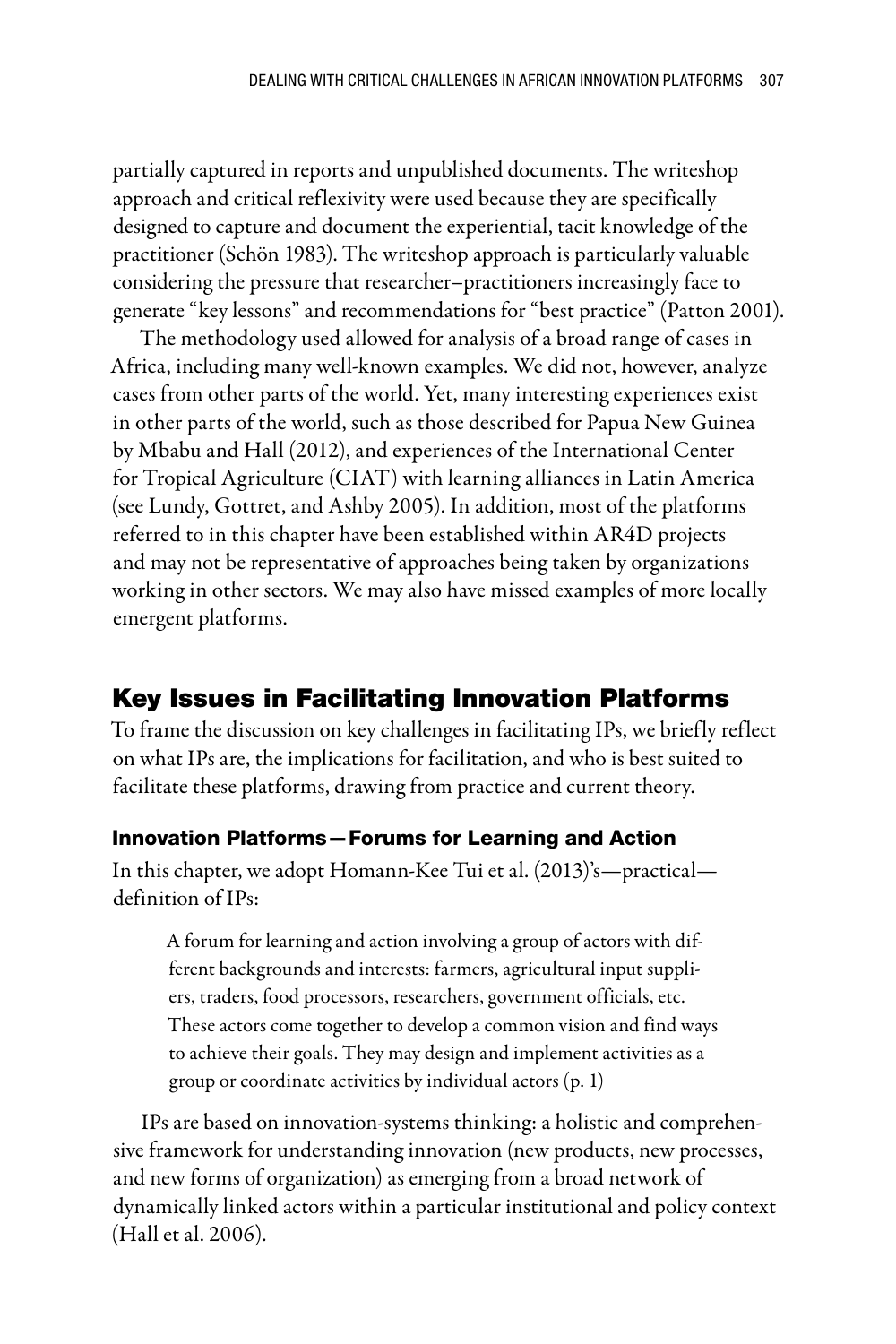Within agriculture, IPs can be useful to explore strategies that can boost productivity, sustainably manage natural resources, improve value chains, or influence policies; these strategies often include biophysical, socioeconomic, and political elements, and concern various formal and informal institutions<sup>2</sup> (Homann-Kee Tui et al. 2013). By bringing together actors from various sectors and from different administrative levels, and by acknowledging and making use of their diverse capacity (knowledge, skills, capabilities, interests, resources), IPs may be able to identify and address existing barriers or challenges to innovation and/or take advantage of potential opportunities.

## From Facilitation to Innovation Brokering

The task of a facilitator in the context of IPs goes beyond merely facilitating meetings and managing dynamics between a bounded group of actors. Rather, "innovation brokering" is required, which involves stimulating interactions with a wide range of actors, often operating at different levels, with diverse interests (see Klerkx, Hall, and Leeuwis 2009; Kilelu, Klerkx, and Sitima 2011). *Innovation brokers* are defined as the persons or organizations that catalyze innovation by bringing actors together and facilitating their interaction (Klerkx, Hall, and Leeuwis 2009). To achieve this, brokers perform a variety of functions, ranging from facilitating interactions between actors, through linking and strategic networking, technical backstopping, mediation, advocacy, capacity building, and management, to documenting learning (see Box 10.2).

As we can see, the role of an innovation broker is diverse and challenging, and demands a particular set of skills. Effective innovation brokers are flexible and natural networkers, have a knack for developing cooperation and partnerships, a strong and wide personal network, a capacity to manage relations effectively over time, a good sense of power dynamics, the ability to manage conflict, a listening ear, group-facilitation skills, and the ability to consider broader system dynamics. They may also need to encourage actors within a given system to change entrenched practices and question the ways in which the system functions. This raises questions about who is best placed to fulfill this role.

<sup>2</sup> By *institutions* we mean the informal and formal rules and regulations that govern human action (Douglas 1986).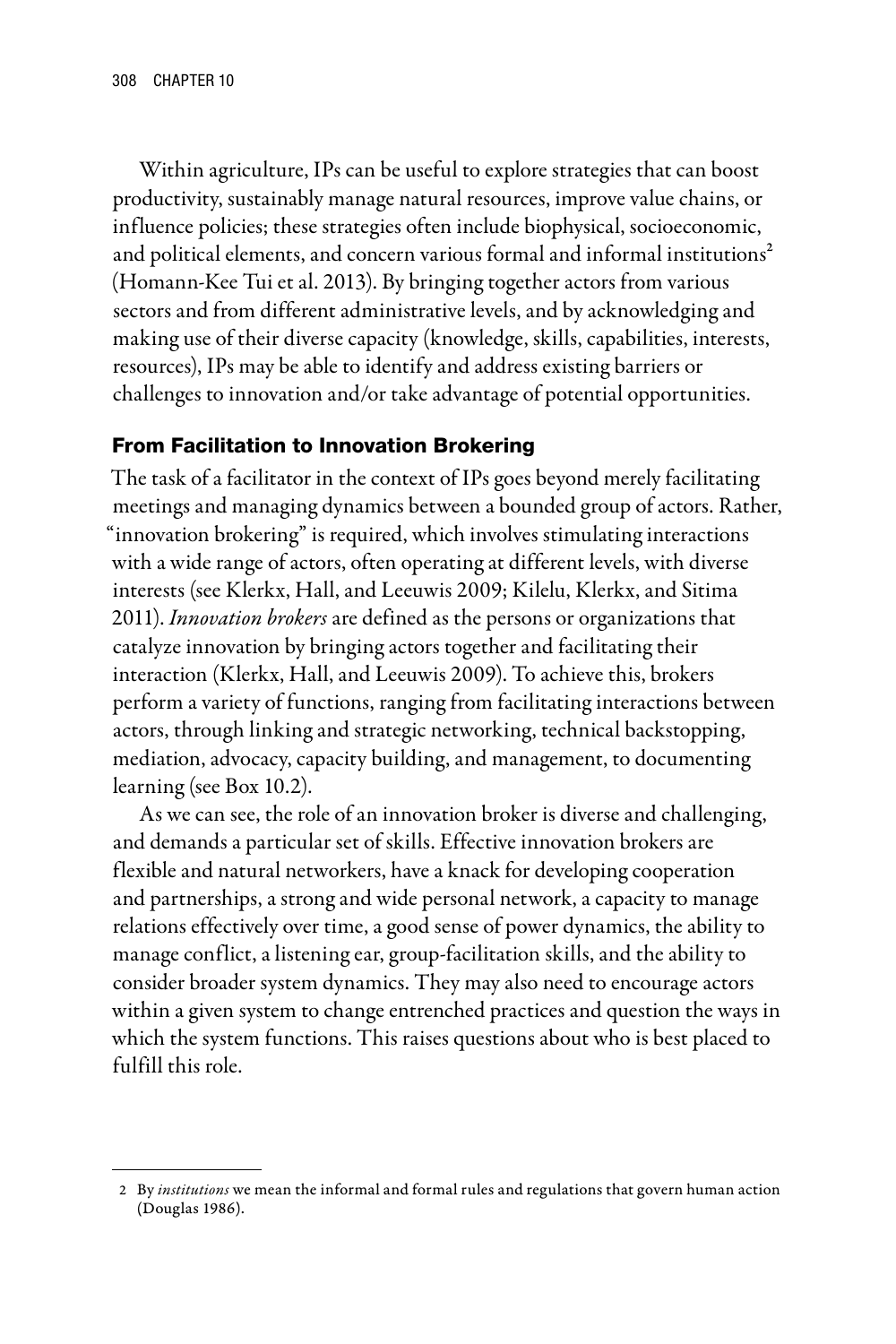#### BOX 10.2 Brokering functions

*Facilitation:* The facilitator convenes and manages regular meetings to identify key constraints and strategies, and ensures that all members can express their views. He or she safeguards the overall process and nurtures relationships among the members, coordinates interactions, negotiates where required, and facilitates collective learning based on increased insight.

*Linking and strategic networking:* The facilitator builds relationships with other relevant actors and invites them to collaborate with the platform; this may include mobilizing support and resources for activities undertaken by the platform.

*Technical backstopping:* The facilitator may provide technical advice or link the platform to others who can provide that information; he or she may also solicit further studies or consultations to identify or confirm problems and information needs.

*Mediation actors* may perceive others as competitors, who want to monopolize the process and prevent others from receiving crucial information. The facilitator prevents such power struggles and addresses them if they arise. He or she tries to help the platform members realize they all have an interest in finding solutions and creating opportunities.

*Advocacy innovation* requires an enabling environment. The facilitator may help the platform to advocate for policy changes, generate new business models, or stimulate new relationships among the actors, and get the buy-in and support of those who matter to the platform.

*Capacity building:* Most platform members are not equipped with the technical, organizational, and management skills to play their role in the platform effectively. The facilitator may link the platform to training institutes and organize exchange and exposure visits; he or she may also help actors to organize themselves better.

*Management* refers to the financial management, reporting, and communication with the donor. Sometimes the facilitator combines the function of broker with that of manager.

*Documenting learning:* The facilitator ensures that the meetings and the process are well documented and reported to relevant actors and other parties; it is used to stimulate reflection and learning based on actions initiated, as well as the overall innovation process.

Source: Authors, based on Heemskerk, Klerkx, and Sitima (2011).

### Who Are the Brokers?

There are different ways of categorizing innovation brokers (for example, see Klerkx, Hall, and Leeuwis 2009), but generally brokers can either be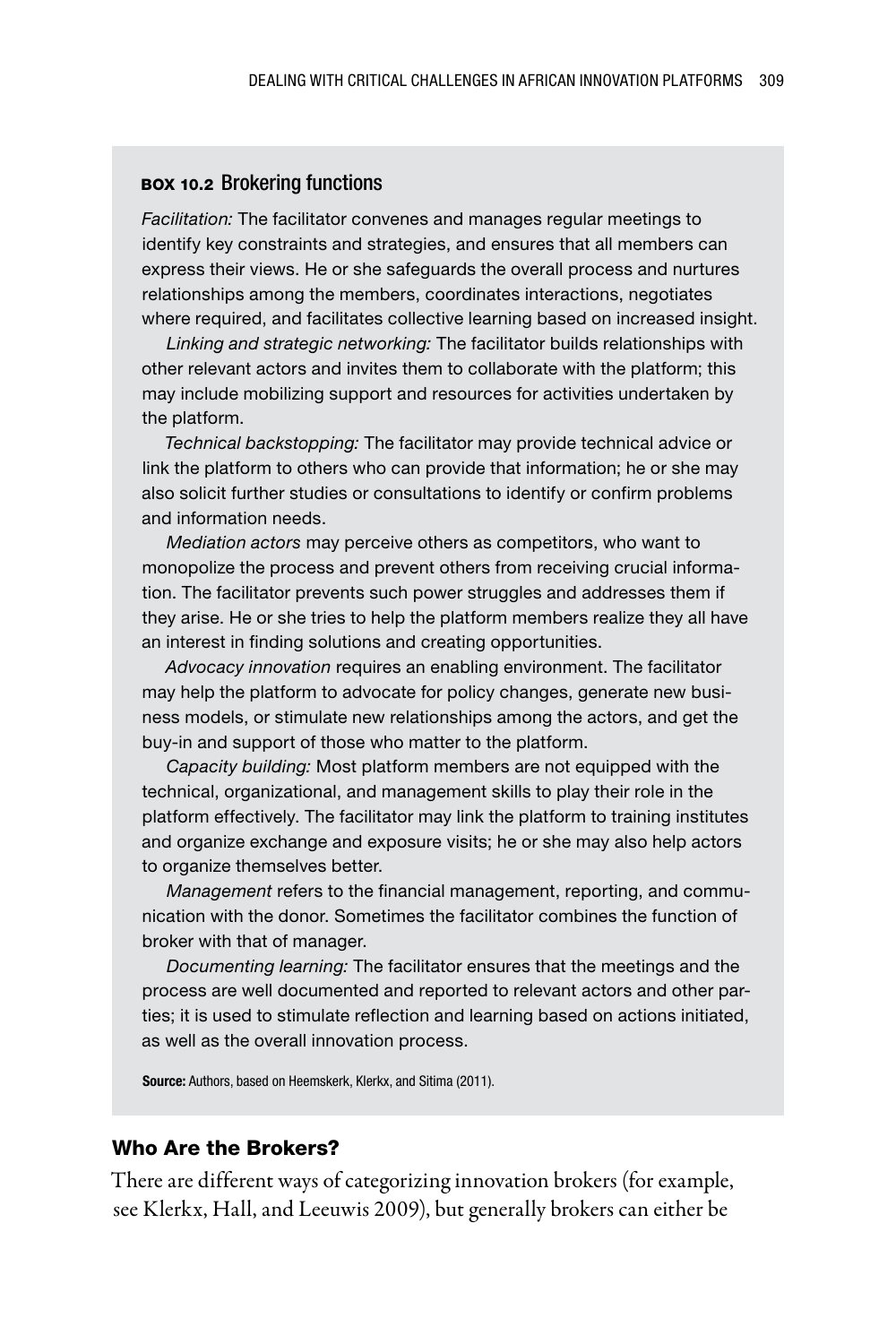organizations or individuals who can be members of the platform or independent from the platform (Tennyson 2005; see Table 10.1).

As Klerkx, Hall, and Leeuwis (2009) point out, the role of innovation broker in Western countries is often fulfilled by intermediary organizations that are independent from the platform and specialized in brokering (for example, innovation consultants). However, such specialist brokers are not common in developing-country contexts. As a result, the role of innovation broker is often fulfilled by those who instigate platform processes (for example, research or development organizations). Representatives from these organizations may not only be responsible for establishing platforms, they may also be platform members. In some cases, "insiders" from a given system may be selected to play the role of broker (for example, extension agents or government representatives).

# Voices from the Field: Challenges Faced

Although much has been written from a theoretical perspective on innovation systems and there are many guidelines for facilitating platforms, the challenges facing innovation brokers only become evident through practice. We highlight seven key issues here.

## Dynamic and Evolving Platforms—A Need for Highly Skilled Innovation Brokers

Ideally, an agricultural IP addresses social, technical, and institutional issues affecting the farm level as well as the wider context. Therefore, the ability of the facilitator to enhance interaction across different levels, with a view to enabling the enhanced functioning of the whole system, is of critical importance. This includes changes in attitudes, skills, and practice of individual actors, as well as the relations between them, all of which need to be carefully facilitated.

|          | Individual                                                                                                                                                                            | Organization                                                                                                                                                                 |
|----------|---------------------------------------------------------------------------------------------------------------------------------------------------------------------------------------|------------------------------------------------------------------------------------------------------------------------------------------------------------------------------|
| Internal | An individual operating from within one of the<br>partner organizations with a designated role to<br>build and /or develop the partnership                                            | A team or department located within a partner<br>organization specifically tasked with building<br>and/or developing partnership relations on its<br>behalf                  |
| External | An individual working externally to the partner<br>organizations, appointed by either one (or more,<br>or all) of the partners to build or develop some<br>aspects of the partnership | An independent organization or mechanism<br>created specifically to promote partnerships and/<br>or to undertake a brokering function on behalf of<br>different partnerships |

|  | TABLE 10.1 Different types of brokers |  |
|--|---------------------------------------|--|
|--|---------------------------------------|--|

Source: Tennyson (2005).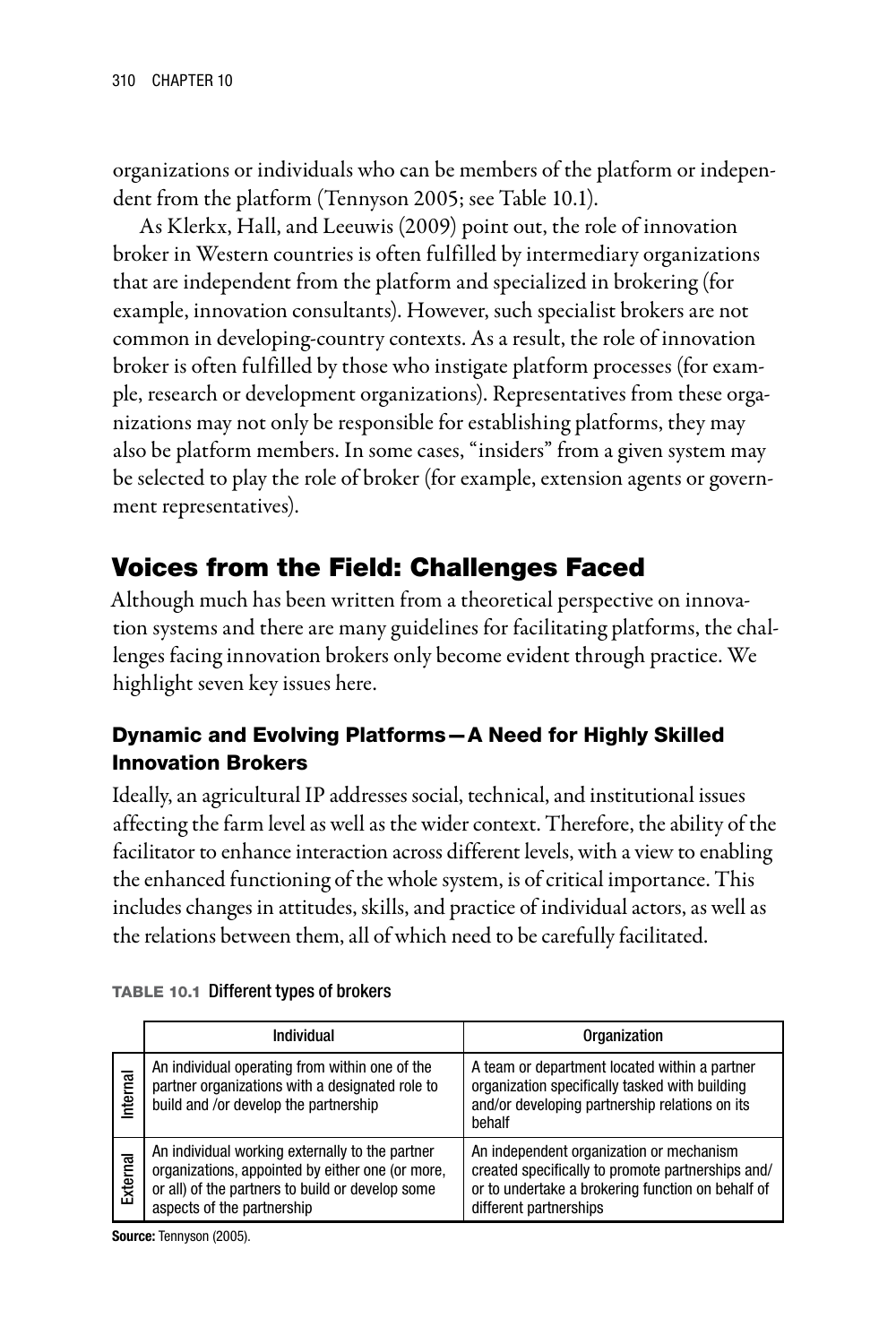For example, in a small-ruminant livestock project utilizing IPs in southwestern Zimbabwe (LILI Markets/ZimGoats), local actors initially identified production and marketing issues as key challenges. After verification, the platform members agreed that market access was the most limiting factor; the IP members then sought to involve actors associated with marketing, including buyers, transporters, and auctioneers, as well as representatives from the local government responsible for regulating livestock marketing in the district. Once local markets were established and the sales modalities developed, the IP shifted to include processors, namely abattoirs, and focused on improving production, by linking farmers to commercial feed suppliers. This illustrates how the agenda of the IP, and in turn the composition of relevant actors, evolved and changed over time. Flexibility in facilitation of the innovation process and in the management of platform dynamics was vital to ensure that the IP focused on appropriate issues for achieving impact.

This example does not stand alone, and is typical for many IPs (see Duncan et al. 2011 for an example of how planted forage was used as an entry point for catalyzing innovation on broader livestock value-chain issues in Ethiopia). Based on an analysis of various case studies, Nederlof and Pyburn (2012) argue that a flexible approach to platform structure and membership is useful in case new topics arise, priorities change, or unexpected problems emerge. Sometimes the real issues only emerge after the process has begun. It may also take some time to determine the best level for the platform to operate in support of institutional change. Navigating these dynamics requires tact and diplomacy, and the innovation broker's role in orchestrating this is critical. While innovation brokers can be provided with how-to guidelines for facilitating IPs, it is much more complicated to equip them with the skills to manage change. As process-oriented approaches are by nature not a blueprint with fixed goals and time frames, it is important that facilitators have a clear understanding of the need for flexibility and have the skills to work in an iterative way with relevant actors to achieve desired outcomes (see Ngwenya and Hagmann 2009).

### Power and Platforms—Risk of Reinforcing the Status Quo

Although issues surrounding power dynamics are widely recognized within the "participation" literature (see Chambers 1997; Cooke and Kothari 2001), they have received scant attention<sup>3</sup> in research on IPs (Zannou et al. 2012; Cullen et al. 2014). It is tempting to think that bringing different actors

<sup>3</sup> Dealing with power dynamics in multistakeholder settings receives further attention in a recently published paper of Brouwer et al. (2013).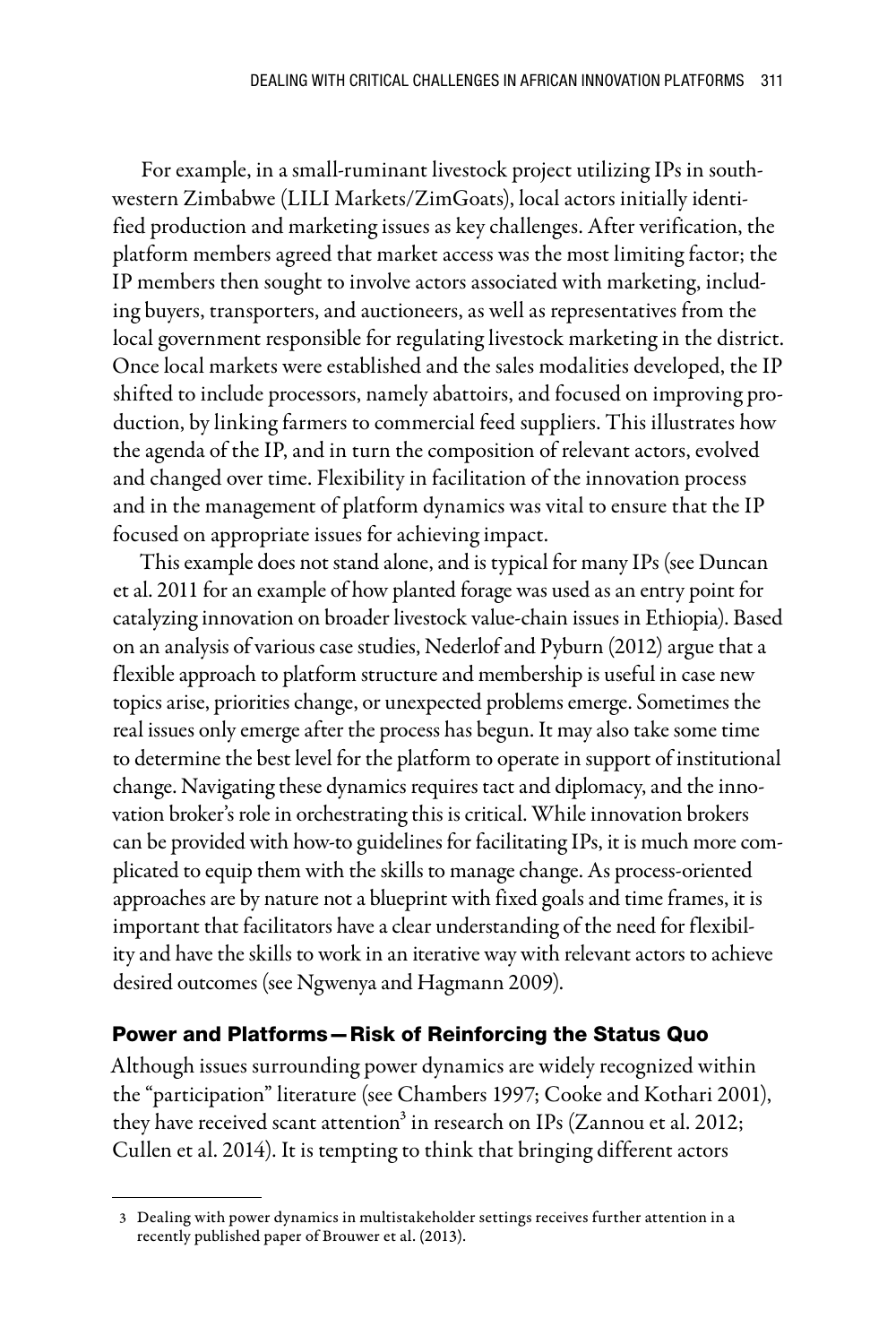together may address key constraints for value chains, managing natural resources, and policy development, but bringing actors together may not address the underlying reasons for weak actor linkages. If these issues are not taken into account, IPs may be used to reinforce existing dynamics, or be misused by powerful actors to achieve their own goals.

Experiences with district-level platforms as part of a natural-resource management project in the Ethiopian highlands suggest that careful attention should be given to power asymmetries. During a series of exercises to identify natural-resource management entry points in one of the districts, termite infestation was identified as a priority issue by farmers, due to their impact on grazing lands, crops, and infrastructure. However, local government representatives insisted that soil erosion should be prioritized—in order to meet national government targets for soil and water conservation. Government actors were overrepresented within the platform, and facilitators realized that if the government agenda dominated the process it was likely to reinforce the status quo, in which farmers have limited voice in decisionmaking processes, and lead to lack of engagement and "buy-in" on the part of community members. Platform facilitators played a critical role in mediating between these different interests. Together with researchers, they identified an intervention that could serve as a compromise between farmers and government decisionmakers: a termite-resistant fodder species called Chomo grass. This would help to conserve soils, rehabilitate grazing areas destroyed by termites, and provide livestock feed.

However, achieving a compromise should not always be a priority for platforms. It is important to point out that the focus IPs place on identifying and solving common problems through a process of consensus building often ignores the fact that conflict can be an important catalyst for change. Pushing actors to achieve consensus may also lead to "solutions" that are not ideal for all of the actors involved, particularly those who have less of a voice. With this in mind, although platform-facilitation guidelines often state that the innovation broker should be relatively neutral and objective, there may be situations—particularly when there are power inequalities—when brokers may need to advocate on behalf of certain groups. There is growing evidence that suggests that such multiactor processes may not be advantageous for marginalized groups, who may be overruled or manipulated by more powerful actors (Edmunds and Wollenberg 2002). Those who take this view argue that measures should be taken to empower weaker groups before they engage in collective dialog within a platform space.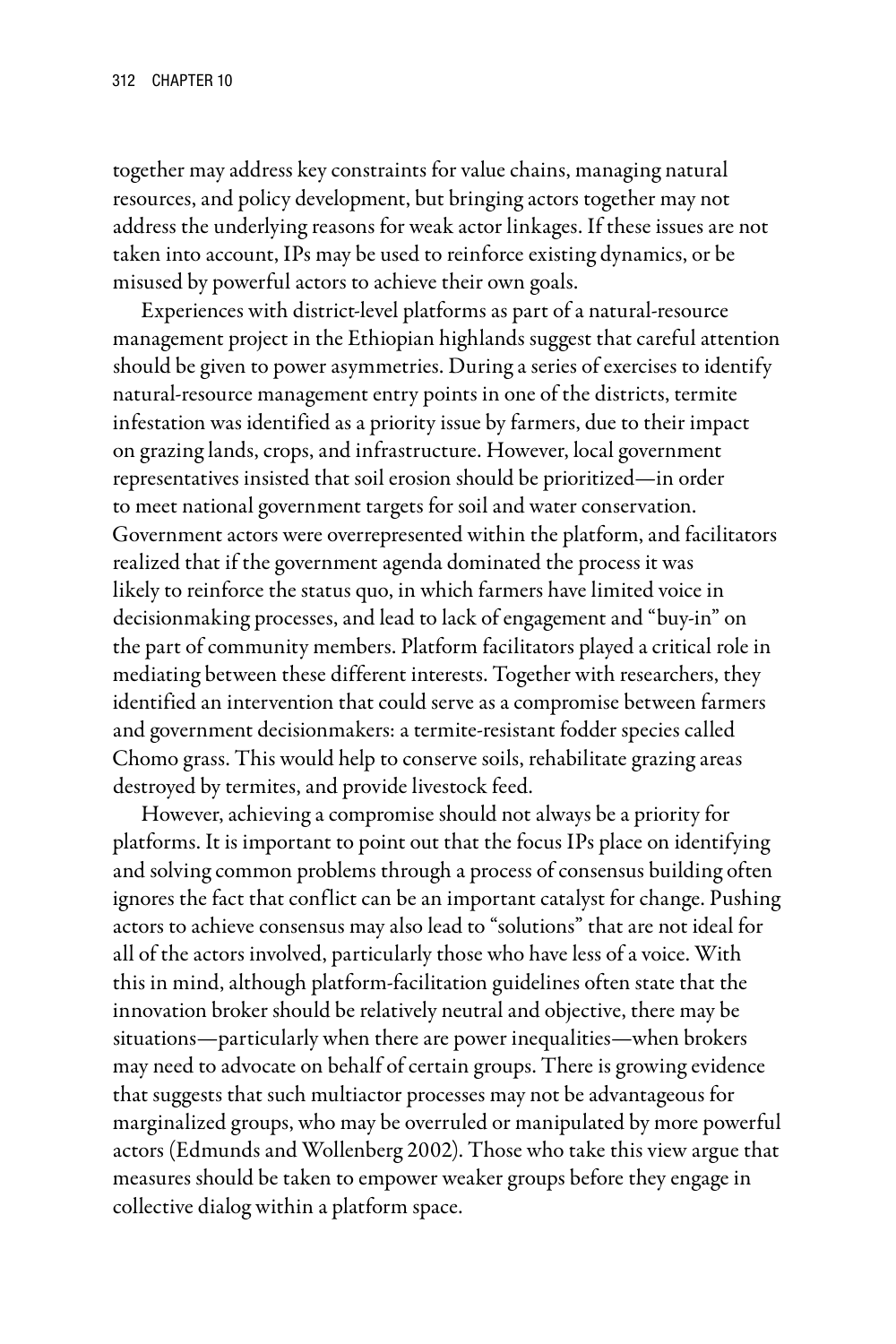Although care should be taken to ensure that those with more power do not dominate the platform space, there can be advantages to working with powerful actors. The COS-SIS program facilitated the creation of a cocoa IP which aimed to secure higher prices for cocoa farmers. The cocoa sector is composed of powerful actors, many of whom were represented in the IP. One of the IP members was formerly an adviser to the minister of finance and economic planning, with responsibility for cocoa affairs. The IP members asked this influential member to represent their interests, and in doing so probably played a role in convincing the minister to raise the producer price of cocoa for all farmers (see also Nederlof and Pyburn 2012; Zannou et al. 2012).

### Gender—Promoting Equitable Opportunities

Gender is a critical factor in achieving development objectives, and evidence suggests that disparities between the sexes limit the effectiveness of development programs (Word Bank 2001, 2011). Evaluating IPs from a gendered perspective can serve to highlight imbalances between men and women in terms of power and representation. However, when we look at the recent literature on IPs, gender only seems to feature in the margins. Moreover, if we look at all the R4D projects we are and have been involved in, only a few have given attention to roles played by men and women, the relationships between them, and how this influences innovation.

When reviewing the R4D projects, we found that women are frequently underrepresented in IP processes, despite the fact that in many project locations women are often the primary producers and processors of agricultural products. There are often limited numbers of women included in platform meetings, which in certain locations may reflect the wider cultural context. Platform facilitators and members may fail to take into consideration the constraints that women face in attending and being able to actively participate in platforms. Women's ability to participate may depend on the timing and location of meetings, the multiple demands on women's time, and social expectations. Even if women are present in the platform they may not be able to voice their views. In certain parts of Africa, women are constrained from expressing their opinions due to cultural attitudes toward women speaking in public. This can result in platforms prioritizing issues that either do not reflect women's concerns, or could have a negative impact on them. For example, NBDC's IPs working on fodder development did not consider the extra demands on female labor and time that the new interventions required. Having said this, merely focusing on assessing women's participation in such public spaces may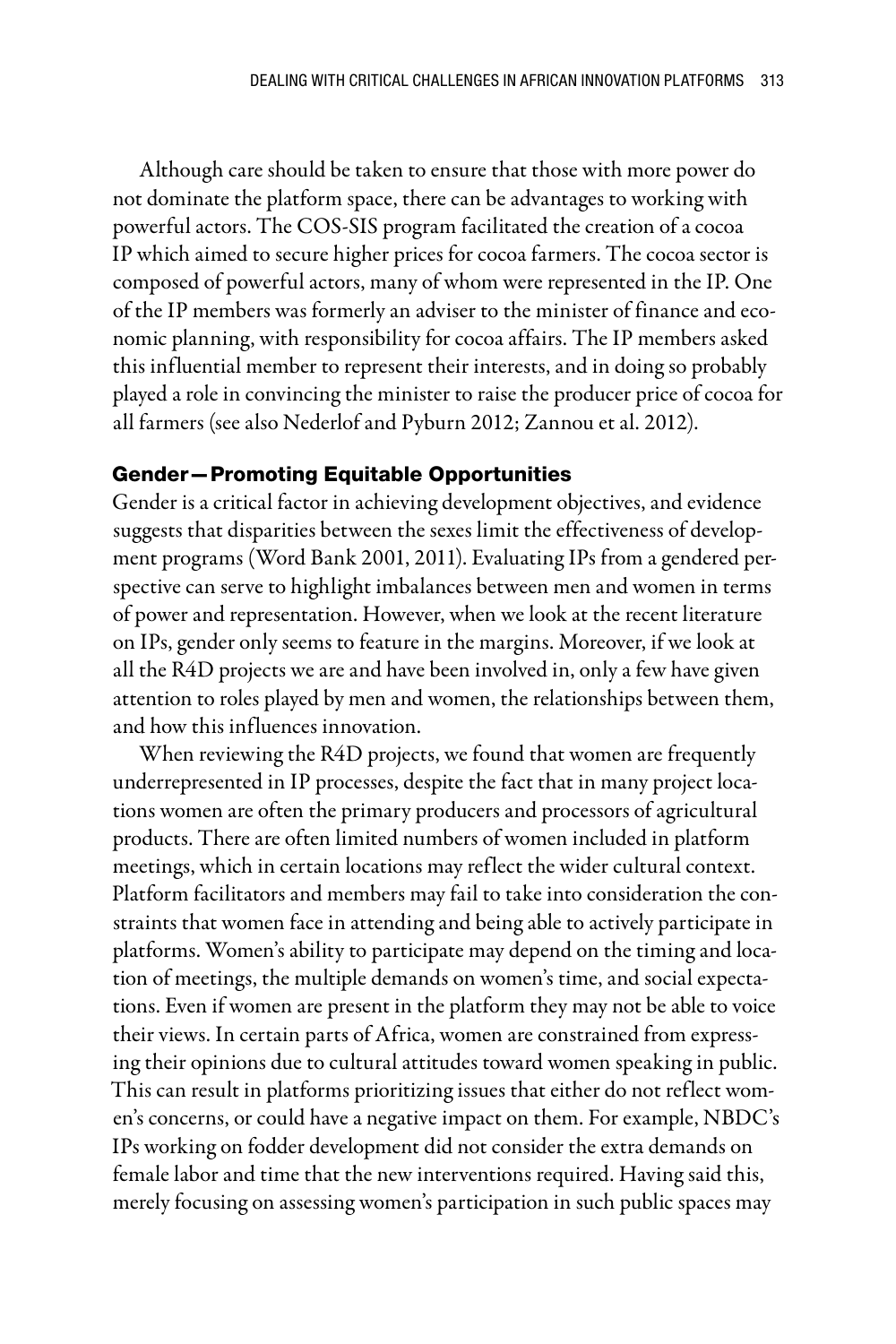ignore the influence that women have over decisionmaking processes "behind the scenes."

Nonetheless, it should be recognized that the recent focus on the use of multiactor processes to link the poor, especially women, to economic and social benefits, does not always lead to desired effects. This is particularly evident in value-chain processes where increasing women's participation in marketoriented production can either increase or decrease their access to and control over income, depending upon the character of their involvement and the specific characteristics of the chain (Coles and Mitchell 2011; KIT, Agri-ProFocus, and IIRR 2012). For example, commercialization of small ruminants—which in many places are traditionally the responsibility of women—may lead to a loss of control over household resources for women unless provisions are put in place to protect female interests. This may be difficult to address because it entails interfering with power dynamics at a household level, which may have unpredictable and unintended consequences.

The use of a gender lens to critically look at the design, operating modalities, focus of the platform, key constraints, strategies, and resulting outcomes may avoid some of the adverse effects mentioned above. However, gender relations are usually deeply entrenched, so transforming them may not be always be something that a platform is able to address, particularly if they are operating in a short time frame. In addition, concepts of gender equality are often imposed from a Western point of view, and may need to be reconfigured to take into account what men and women want in specific contexts.

### Internal Versus External Facilitation—Pros and Cons

When reviewing the IPs described in Box 10.1, it was observed that almost all were facilitated by international and national research organizations; some were facilitated by NGOs, and occasionally extension officers were involved in brokering innovation. According to the scheme of Tennyson (2005), most of these individuals and organizations would be classified as "internal" brokers, as they often have a direct stake in the process.<sup>4</sup> This raises questions about their ability to facilitate platform processes as they may have a vested interest in platform activities. This issue is of fundamental importance to IP processes, as those who establish and facilitate the platform often set the broad objectives, and this may significantly influence the selection of platform members, identification of key

<sup>4</sup> In the case of COS-SIS (see Box 10.1), the program paid the facilitators, who often came from universities or research organizations, to act as innovation brokers. But they did not have a stake in the objective of the IP.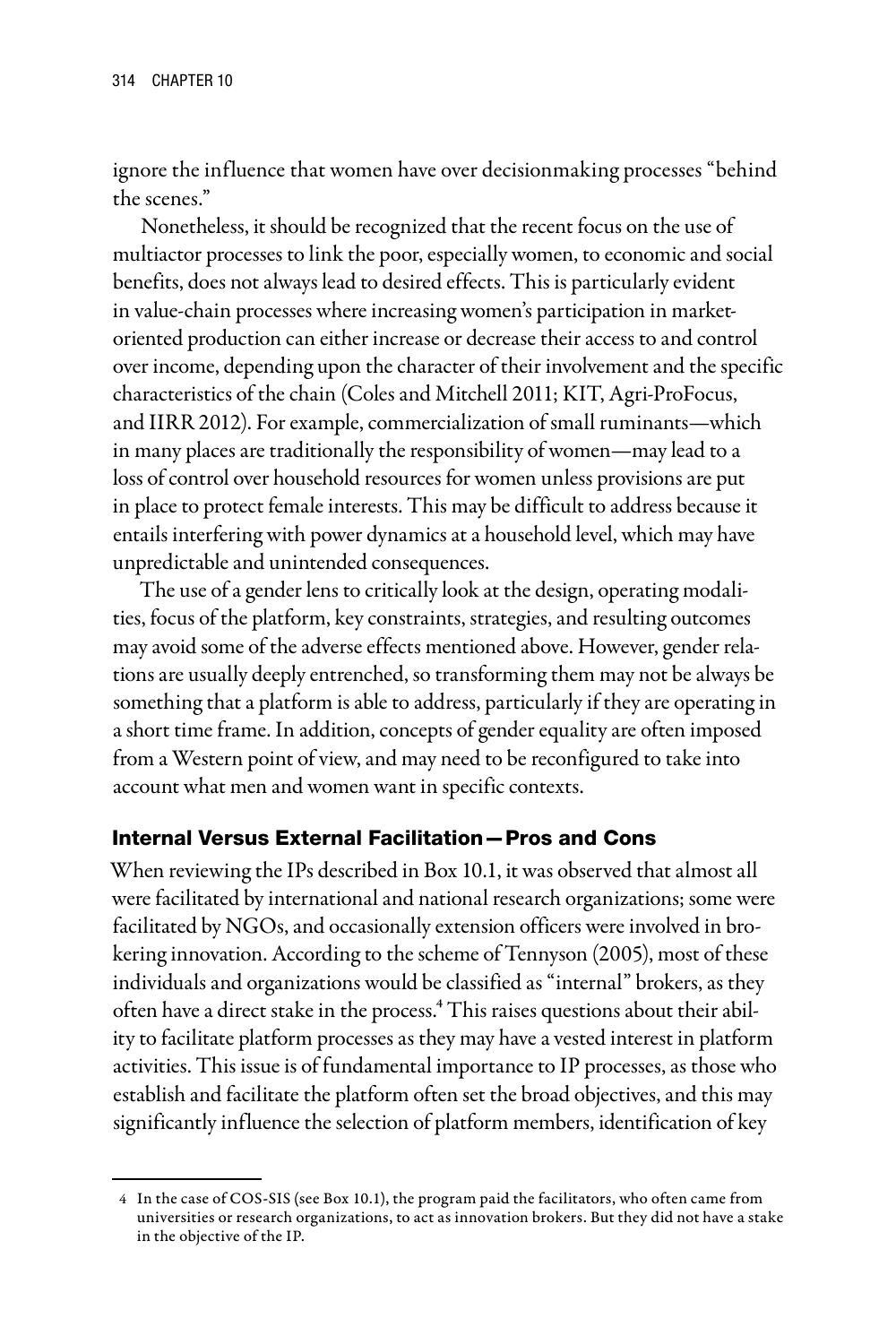issues, and subsequent entry points (see Nederlof, Wongtschowski, and Van der Lee 2011). For example, organizations that instigate platforms may have their own institutional agendas, such as an emphasis on commercialization and value-chain development, which may not always reflect the interests of the main beneficiaries.

Although innovation processes are based on participatory principles which include ensuring equal representation, flexibility, and adaptive management, those who manage and facilitate the process may not always get the organizational support to undertake such an approach, and individual facilitators may have a narrow understanding of the function and purpose of the IPs. For example, many IPs are currently driven by national research organizations in response to the low uptake of technologies developed by them, such as the Research Into Use (RIU) program funded by the UK Department for International Development (DFID) (see Mur and Nederlof 2012) and the Dissemination of New Agricultural Technologies in Africa (DONATA) program coordinated by the Forum for Agricultural Research in Africa (FARA).<sup>5</sup> Some merely use platforms as a dissemination mechanism for existing technologies, instead of exploring the underlying reasons for low adoption.

In the case where international research centers and NGOs facilitate the process, there is a risk that members of the platform associate the platform with the funding organization. This may lead to members choosing issues that reflect the mandate of the funding organization, rather than expressing more genuine concerns. An alternative is to seek facilitators who are more closely aligned with the existing agricultural system, for example, agricultural extension workers. However, such actors often have a limited mandate, which restricts their ability to act effectively as innovation brokers (see Leeuwis 2004). Moreover, in utilizing such actors, government agendas may come to dominate the discussion, as we have seen in the case of natural-resource management in the Ethiopian highlands. For these reasons it is important that both brokers and platform members clearly state their position and areas of interest.

A solution may be to involve specialized brokers, who have innovation brokering as their main task and are external to the membership of the platform. But this would require further experimentation to identify who could play this role, as well as willingness on the part of donor organizations to fund such arrangements. It is also important to bear in mind that, although external brokers may

<sup>5</sup> RIU is a DFID-funded program aimed at catalyzing agricultural innovation; DONATA is a sixyear program run by FARA to accelerate the dissemination of agricultural technologies across the region.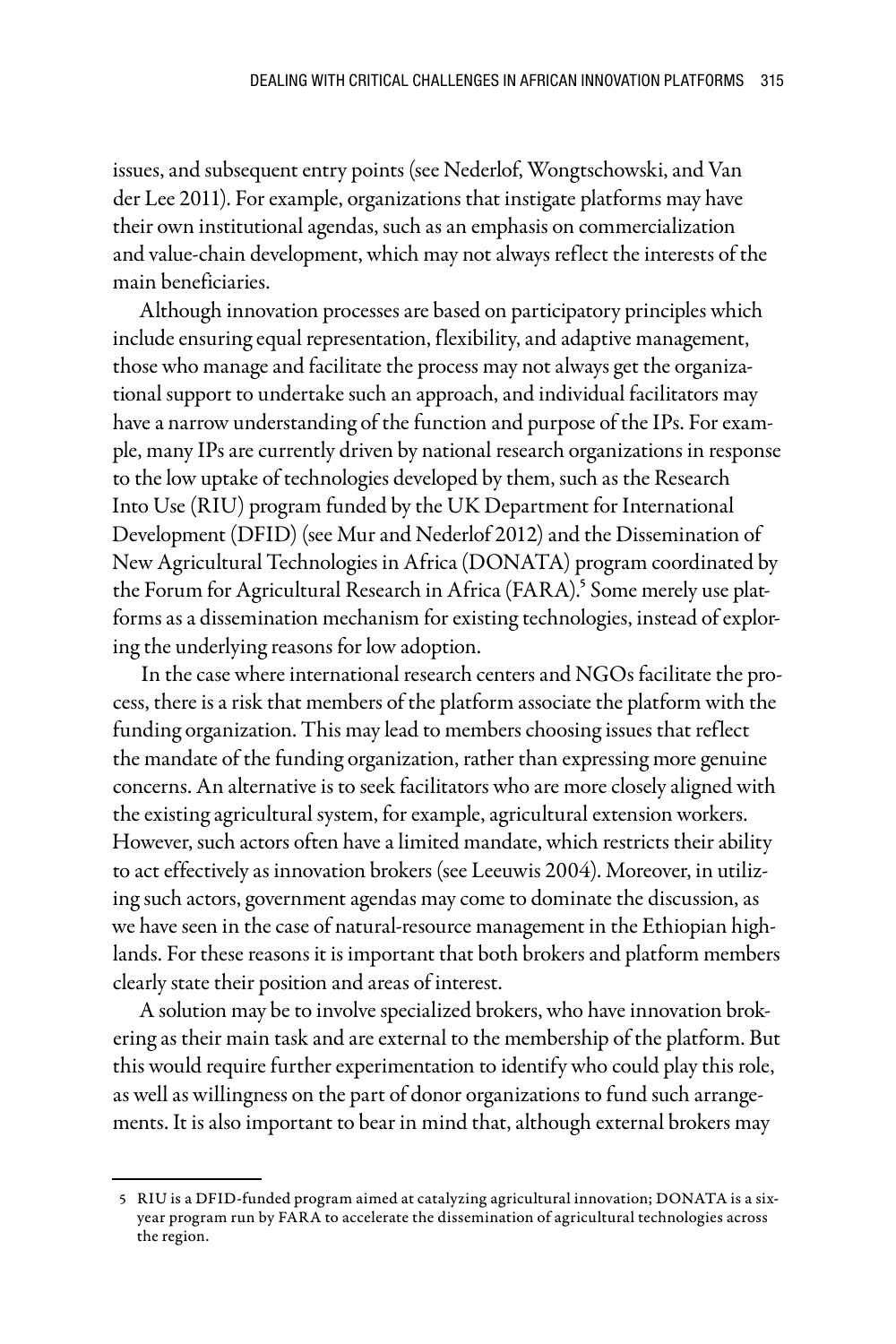have advantages in terms of perceived neutrality and objectivity, there may also be certain advantages to engaging internal brokers. Internal actors are often better positioned as they can use existing relationships, networks, and local knowledge, this is particularly important in contexts where there are poorly functioning institutional frameworks which external actors may find difficult to navigate (see Klerkx, Hall, and Leeuwis 2009).

While the identification of actors as "internal" and "external" can be a useful way of identifying the pros and cons of different brokering arrangements, these categories may not be as fixed as they initially appear. So-called internal brokers may initiate a platform process, but then gradually take more of an external role as the platform develops, and vice versa. There is also potential for designing brokering arrangements that involve cooperation and collaboration between both internal and external actors. Ultimately, the type of brokering will depend on the specific context, the purpose of the platform, the availability of actors, and the skills required.

#### Issues of Sustainability: Toward Self-Organization

IPs exist only as long as they are useful: their composition is likely to change over time as different issues emerge, they may be reconfigured to address a new set of problems, and ultimately they may evolve into a more permanent entity, such as a producers' association, cooperative, or even business. Platforms may serve to build the innovative capacity of actors within the system, but the platforms themselves may cease to function.

Although most IPs are facilitated by research organizations or NGOs, which themselves have a stake in the process, these organizations are often perceived as relative outsiders by the other actors in the platform; they often reside outside the project area and operate on behalf of a specific project and donor. In order to sustain the innovation process, it would be important to make other actors in the platform capable of taking over some of the critical innovation brokering tasks after project funding comes to an end. However, handing over facilitation may be a complicated process. For example, relative outsiders may be more accepted as facilitators by other actors—especially where there are power inequalities or conflicting agendas between platform members—leading to potential resistance to internal actors taking over this role. In some cases it may be easier for external actors to convene the process and to keep the overall objective of the platform in mind; insiders may need capacity building to take on this role. Facilitation by so-called insiders may encourage ownership of the process among local actors, making it easier for the implementing organization(s) to phase out, but there can be problems with lack of trust, particularly regarding finances.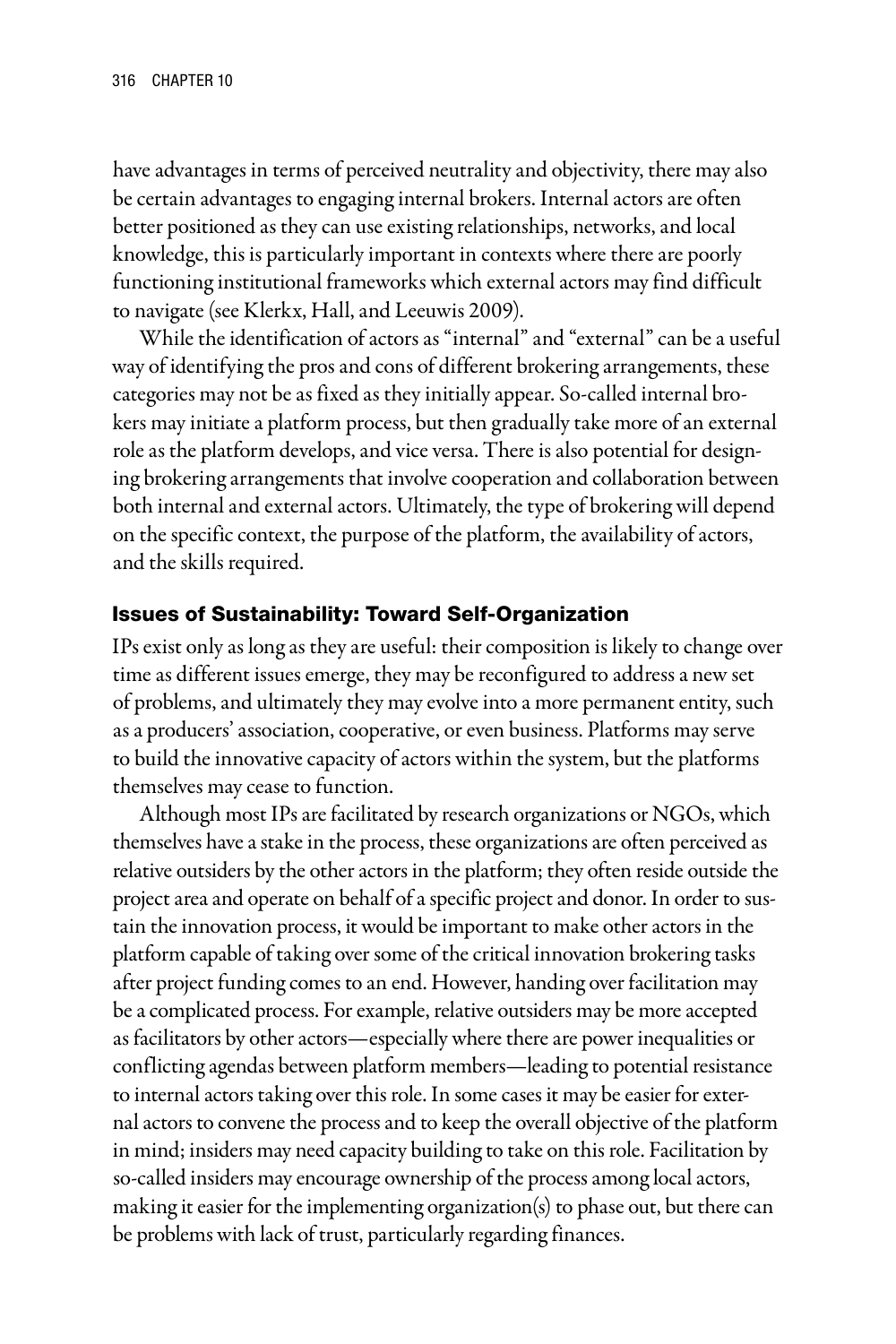Experiences from projects that have instigated platforms and then tried to "hand over the stick" illustrate some of the challenges that may be encountered. As part of a two-year project on goat production and marketing in dryland areas of Mozambique (imGoats), an international NGO was identified to take up the innovation-broker role. Although a project team from the NGO took the lead, they realized the need to identify local actors who could take over the role of innovation broker in order to sustain the process. The platform members elected a committee of four members, representing different actor groups. Throughout the process, the project team provided on-the-spot support and backstopping. Although the committee gradually took over responsibilities for facilitation and coordination, they faced two big challenges: linking with different actors outside the platform, and strategic networking with government agencies. One constraint was the low capacity among the committee members at the start of the project, but committee members' competing commitments and the short time frame of the project played a role as well. However, there are also positive examples of platform sustainability, such as the case of the SSA CP—whereby 36 platforms were set up throughout Africa. Many have become established within the local or district government administrations. Support to farmers from local policymakers has strengthened the platforms. According to Mokwunye and Ellis-Jones (2010), the sustainability of the IPs has become apparent where farmer organizations, commercial people, and local governments have become drivers and champions.<sup>6</sup>

We find it difficult to draw conclusions regarding the most effective brokerage arrangements for the sustainability of platforms. Generally speaking, as the main focus of any IP is to stimulate and support actors to start working as a self-organized and self-managed innovation system, handing over the task to local innovation brokers should be a central part of the process.

### Issues of Scale: How to Ensure the Quality of the Process

Recently, FARA was approached by the Minister of Agriculture of Sierra Leone, who wanted to establish 230 IPs (Adekunle, pers. comm.). In addition to this, The Gambia, having been persuaded to try the approach, decided to commence by setting up 22 platforms.<sup>7</sup> However, working at this kind of scale

<sup>6</sup> Champions are highly motivated actors that can play a role to mobilize peers of their groups, promote contact between the platform members and their constituencies, and often set an example (see Heemskerk, Klerkx, and Sitima 2011).

<sup>7</sup> It is important to realize that IPs are not a blueprint solution; instead of starting with IPs, it is better to start with the identification of opportunities through a scoping exercise and then to take advantage of these opportunities, through establishment of actor linkages or an IP.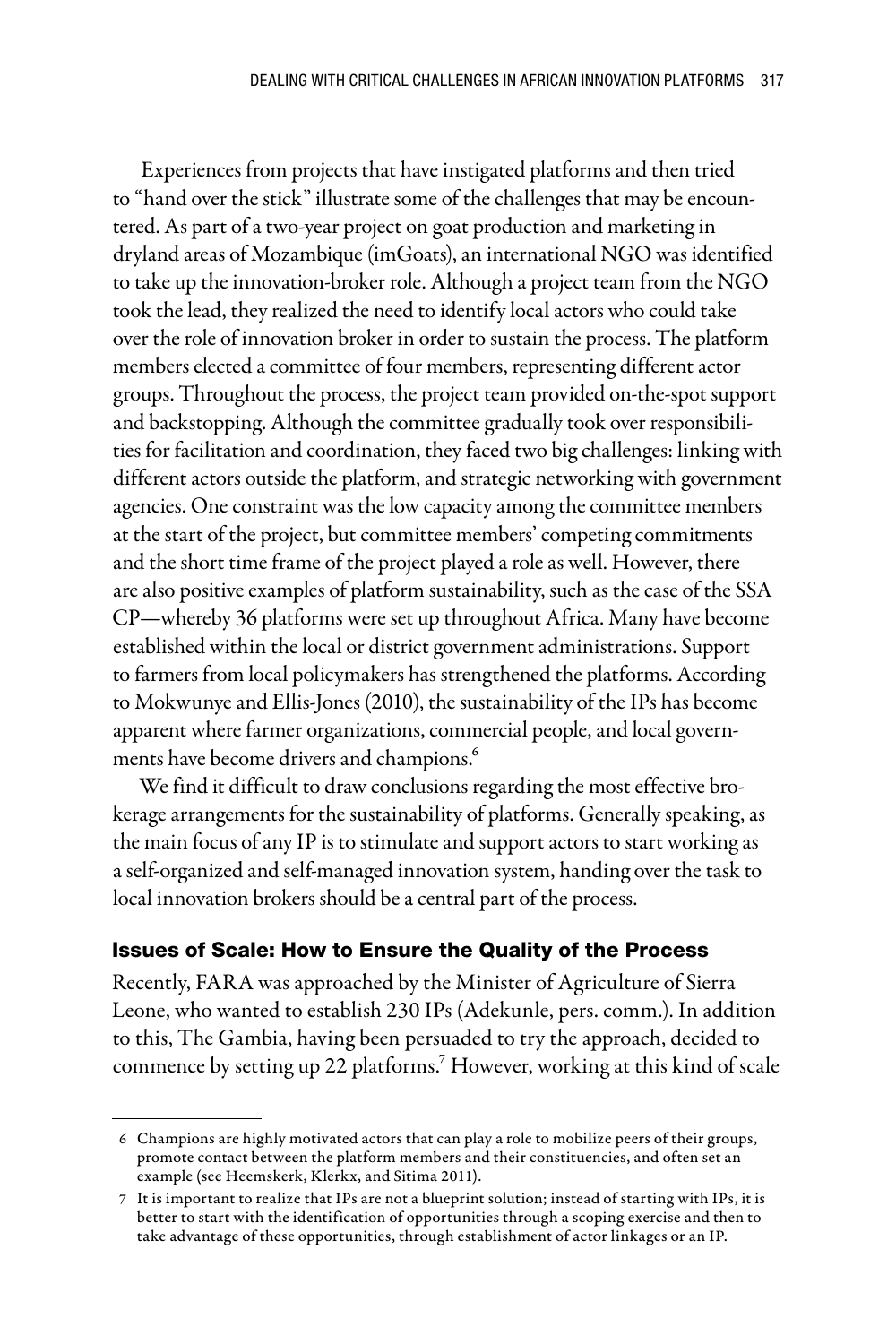demands that a new generation of innovation brokers is trained and armed with the basic tools for effective platform facilitation.

FARA has started undertaking such capacity-building activities through a range of programs, including the SSA CP and the Platform for African– European Partnerships for Agricultural Research and Development (PAEPARD).8 The PAEPARD project in particular places an emphasis on training "Agricultural Innovation Facilitators." FARA is also working with partners to enrich the curriculum of universities to include soft skills that are essential for the successful facilitation of innovation processes. In addition, the Kenya Agricultural Research Institute (KARI) and the Australian Centre for International Agricultural Research (ACIAR) recently developed an initiative to train people from national research organizations across Africa in the facilitation of IPs (Makini et al. 2013).

Such endeavors are highly encouraging, but it is important that they are not one-off activities. Developing skills in innovation brokering requires an iterative learning process which cannot be dealt with through modular training, but requires learning by doing and reflection on the process (Ngwenya, Hagman, and Ramaru 2008; Ngwenya and Hagmann 2009, 2011). Moreover, institutional and policy support may be required over a sufficient time frame in order for such initiatives to have long-lasting impact. For example, those who are trained are likely to need support and possibly incentives from their organizations to address systemic and underlying constraints. Experience has shown that building facilitation capacity without investing in the institutional reform necessary to support process-oriented approaches is unlikely to succeed. In South Africa, for example, a Participatory Extension Approach (PEA) with facilitation for change embedded in it was implemented through the BASED program (see Ngwenya, Hagman, and Ramaru 2008). The program was successful in training quality facilitators among selected extension officers and managers. However, in order for these new emerging professionals to be successful, a radical transformation of government structures was required to provide an enabling institutional environment. At the beginning, some senior managers backed the approach and initiated the process of integrating PEA into the mainstream system. However, the process collapsed due to a change of management. As a result, many of the trained facilitators left the government system to form an independent NGO.

<sup>8</sup> PAEPARD seeks to strengthen African agricultural research and development actors' capacity to participate in European-led development initiatives for Africa and to create more responsive development programs for Africa.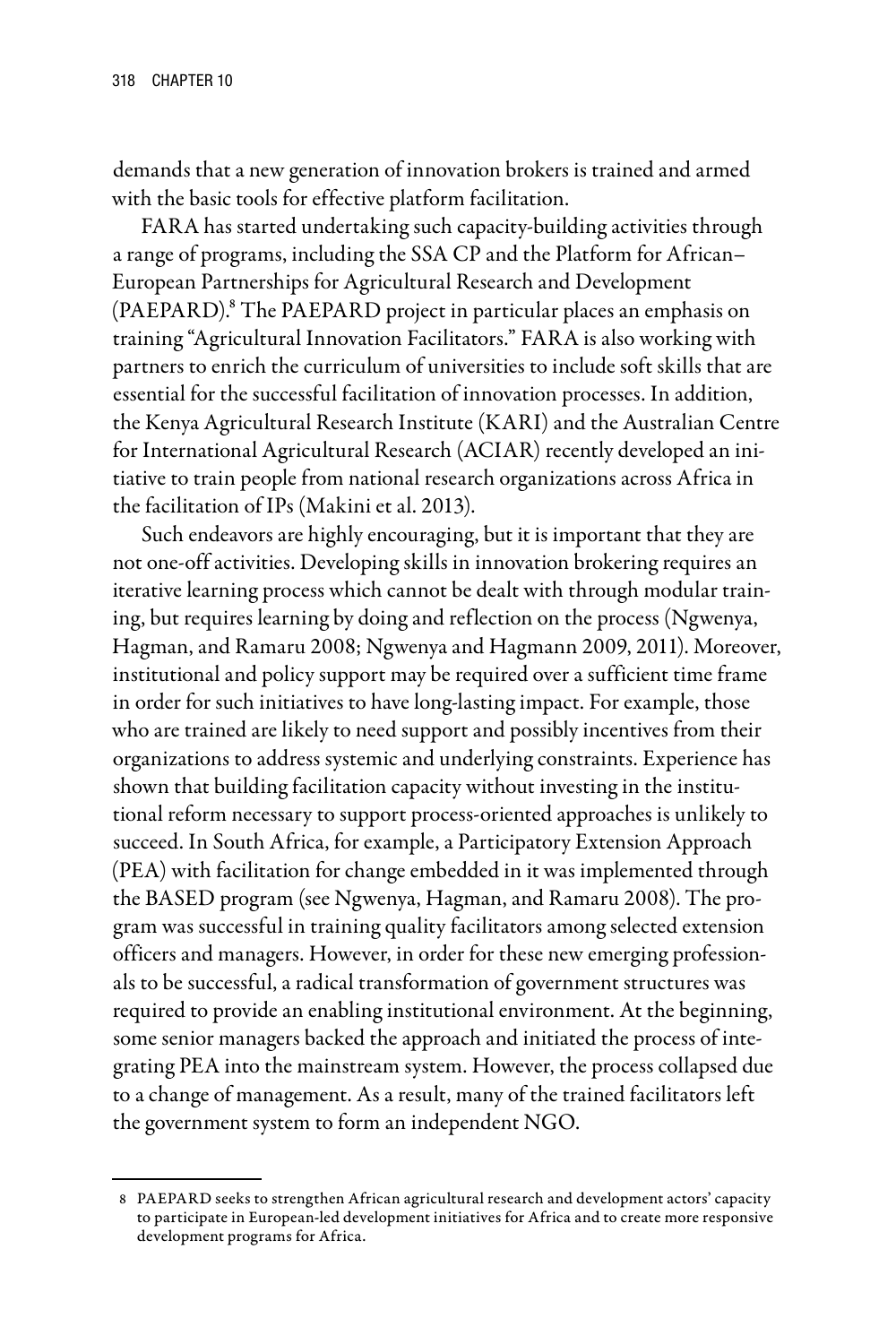With these examples in mind, it is clear that developing facilitation capacity requires a much more systematic approach that pays attention to the broader supporting structure. Scaling out of IPs to other areas and locations needs to be accompanied by institutional and political support for different ways of working and for the newly emerging professionals who help guide these processes.

### Monitoring and Evaluation: A Role for Facilitators?

Monitoring and evaluation (M&E) is particularly important for IPs given the growing demand for evidence that innovation-system approaches lead to impact on the ground. However, facilitators of IPs often struggle to develop appropriate M&E formats. Traditional research and development approaches have a tendency to employ a linear M&E model based on an assumption that change can be planned, easily identified, and controlled (Prasad Pant 2010). However, such theoretical approaches and the associated tools are not necessarily suitable for an innovation-system approach due to its complex, nonlinear, and participatory nature. Due to their nature, the impacts of IP processes are not always tangible and can be difficult to monitor. IPs therefore require an M&E framework and set of tools that take into consideration the complexities of innovation systems, and which can document and assess process as well as outcomes (see Njuki 2010).

The objective of M&E in the context of R4D projects is twofold: first, it may serve as a tool to generate research-based evidence for the effectiveness of IPs across different contexts; second, it is meant for joint learning among project teams and the actors by assessing their performance and to gain a better insight into the underlying issues to adapt the course of action. Although researchers may play an important role in the first objective, innovation brokers play a critical role in the second one through facilitating and documenting a systematic process of action, monitoring, reflection, and adaptation. In our experience, however, innovation brokers often do not consider M&E as part of their role, which makes implementation difficult. Based on the SSA CP, a set of tools to document IP processes and outcomes was adapted for use by innovation brokers in several R4D programs in West Africa (see Pali and Swaans 2013; initially adapted for PROGEBE, some tools were used for the PLM project and VBDC). However, the tools were applied with mixed success. After further training, research-focused platforms which often assigned specific persons to document lessons—applied the tools successfully; however, facilitators of development-focused platforms either did not always understand what was expected in terms of M&E, or struggled to use the tools and found them cumbersome.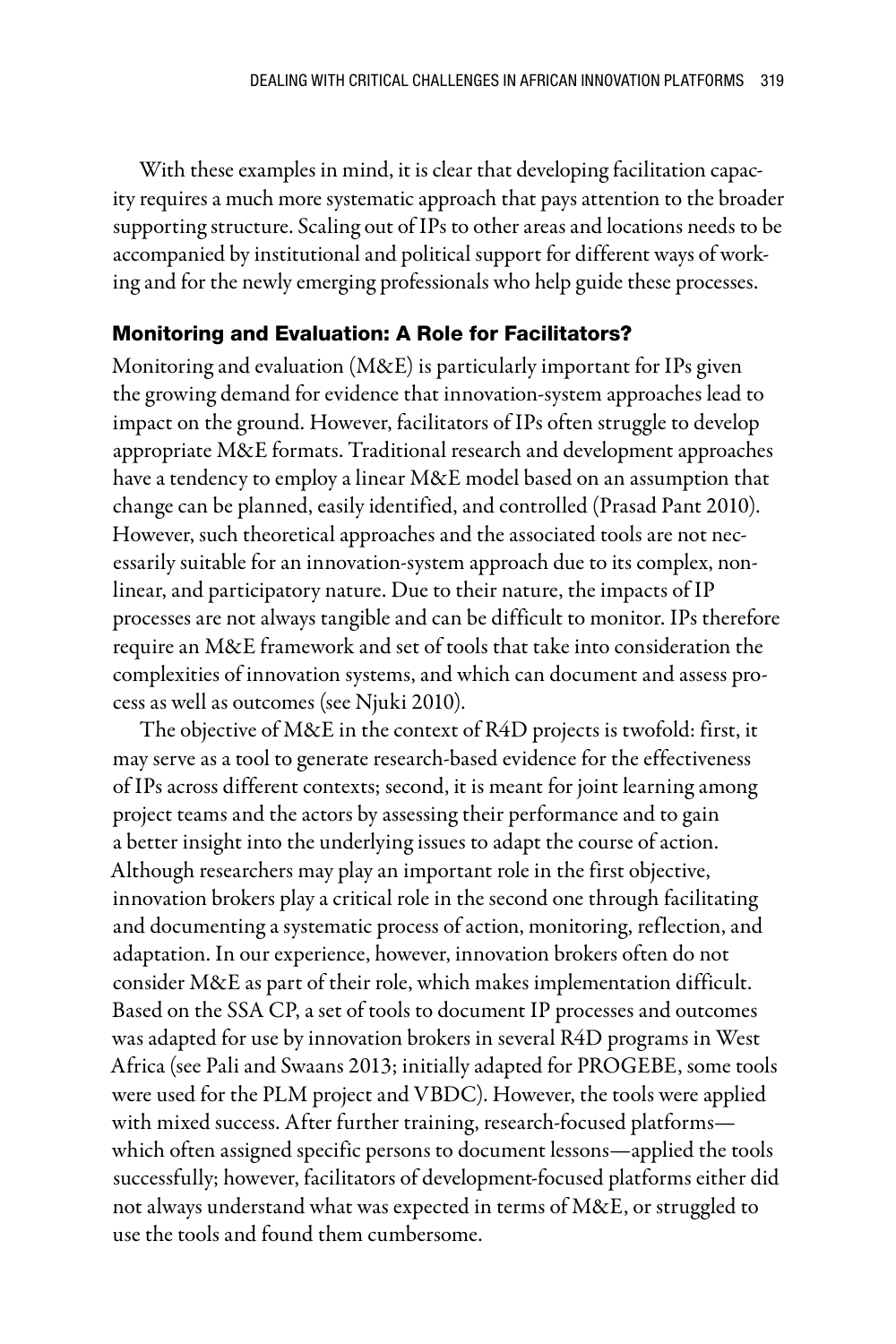In one of the other projects (imGoats), outcome mapping—an alternative approach to planning, monitoring, and evaluating development impact developed by Canada's International Development Research Centre (IDRC) (Earl, Carden, and Smutylo 2001), was adopted for M&E.<sup>9</sup> Project partners and innovation brokers used this approach to track changes in behavior (that is, actions, relations, activities) among actors in the platform and the wider environment. Although their experience was generally positive, the documentation and analysis was perceived as highly resource intensive. Overall, whether outcome mapping or other approaches were used, innovation brokers and project partners found it easier to apply and use the tools than to design the overall framework. This suggests a need for process-light, simple, and accessible formats for M&E.

While more resource-intensive approaches may work in more research- and learning-focused platforms, in more development-focused projects, the use of relatively simple participatory tools may be more appropriate to monitor progress. This could be a task of the innovation broker, but it should be borne in mind that joint observation, documentation, and analysis may also stimulate ownership of the process and outcomes among platform members. There are examples, such as the SSA CP, where farmers and other players on the platform helped in the monitoring process after having been trained. However, from our experience it seems that assistance and support from M&E specialists may be required for the development of an overall M&E framework and the tools themselves, particularly if the M&E goals are focused on collecting evidence for external donors or researchers rather than for platform members themselves.

# Conclusion

IPs are increasingly being used in research and development initiatives. However, the dynamic nature of innovation processes, and the differences in interest, capacity, and power among the actors involved, makes the role of facilitation or innovation brokering particularly challenging. We believe that the key to success of an IP is very much linked to the attitude, skills, and capacities of the innovation broker. This chapter has highlighted seven key issues which, in our view, are critical to effective platform facilitation and have

<sup>9</sup> Outcome mapping is one of the more popular M&E approaches for the purpose of learning, but there are also other approaches and tools, for example Causal Process Tracing (Crane and Richards 2009), which was tested in the COS-SIS program.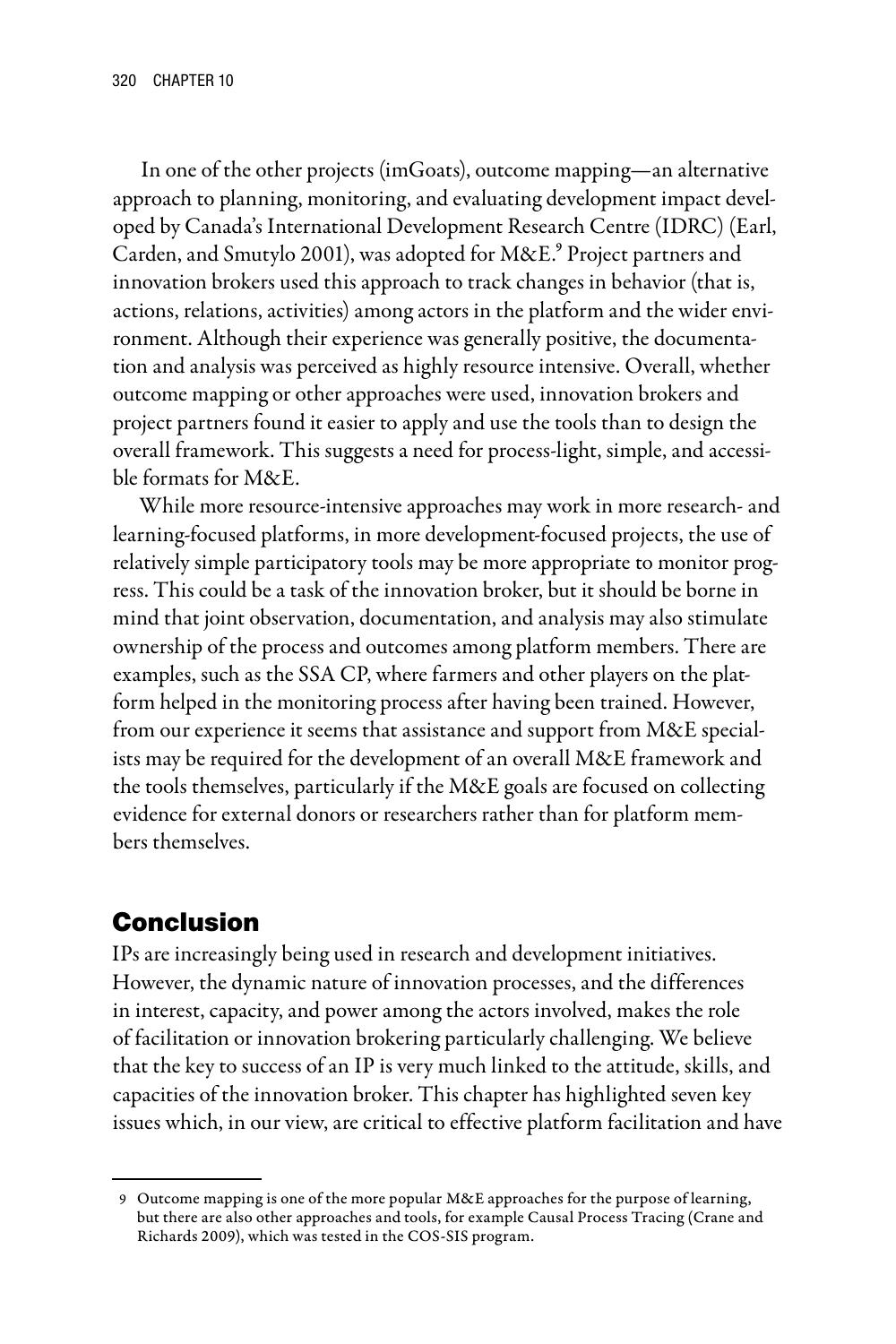not received the attention they deserve. They range from the dynamic and evolving nature of IPs to issues of power and gender, the problematic role of innovation brokers, issues of sustainability and scaling, and monitoring and evaluation for learning.

For maximum benefit of IPs, facilitators with a flexible attitude and process skills are needed. Both internal and external actors can act as facilitators and there is potential for brokerage arrangements which draw on both actor groups. For example, we have seen from many cases that with external support, farmers or other local actors can grow slowly into facilitation roles. It is also important to realize that not all brokering functions need to be fulfilled by one person or organization; so-called champions, that is, highly motivated actors in the platform, can play a role to mobilize peers of their groups, and promote contact between the platform members and their constituencies (see Heemskerk, Klerkx, and Sitima 2011; Klerkx and Aarts 2013). It is clear that capacity building for facilitators is of critical importance, and steps being taken by agencies including FARA and KARI are heading in the right direction for enhancing brokering skills at a larger scale.

Although IPs offer a potential way of achieving institutional change and a means for facilitating interaction and learning among different actors, this may be complicated in contexts where there are entrenched inequalities and political sensitivities and where informal (local) institutions play an important role (Cullen et al. 2014). A group-based approach provides an opportunity for different actors to interact, build trust, and engage in joint learning, and can potentially provide an opportunity to transform underlying values and patterns of interaction that may hinder innovation. However, this may work better in homogeneous settings where people are free to express themselves, than in heterogeneous settings such as IPs (Swaans et al. 2008). Under such circumstances, combining multiactor platforms with subgroups which can focus on the needs of specific actors should be considered.

The context and the aim of the platform may also determine who is best placed to take on the role of innovation broker. As IPs have evolving agendas, fluid brokerage arrangements may be required that also evolve over time to draw on the skills and resources of both "insider" and "outsider" brokers. This requires sufficient flexibility on behalf of the facilitating organization and an understanding that actor roles may need to shift depending on the trajectory of the platform. More research is needed to explore the effectiveness of different types of innovation brokers across different contexts, how their roles change over time, and the implications for the innovation process, as well as how different brokering arrangements can be institutionalized so that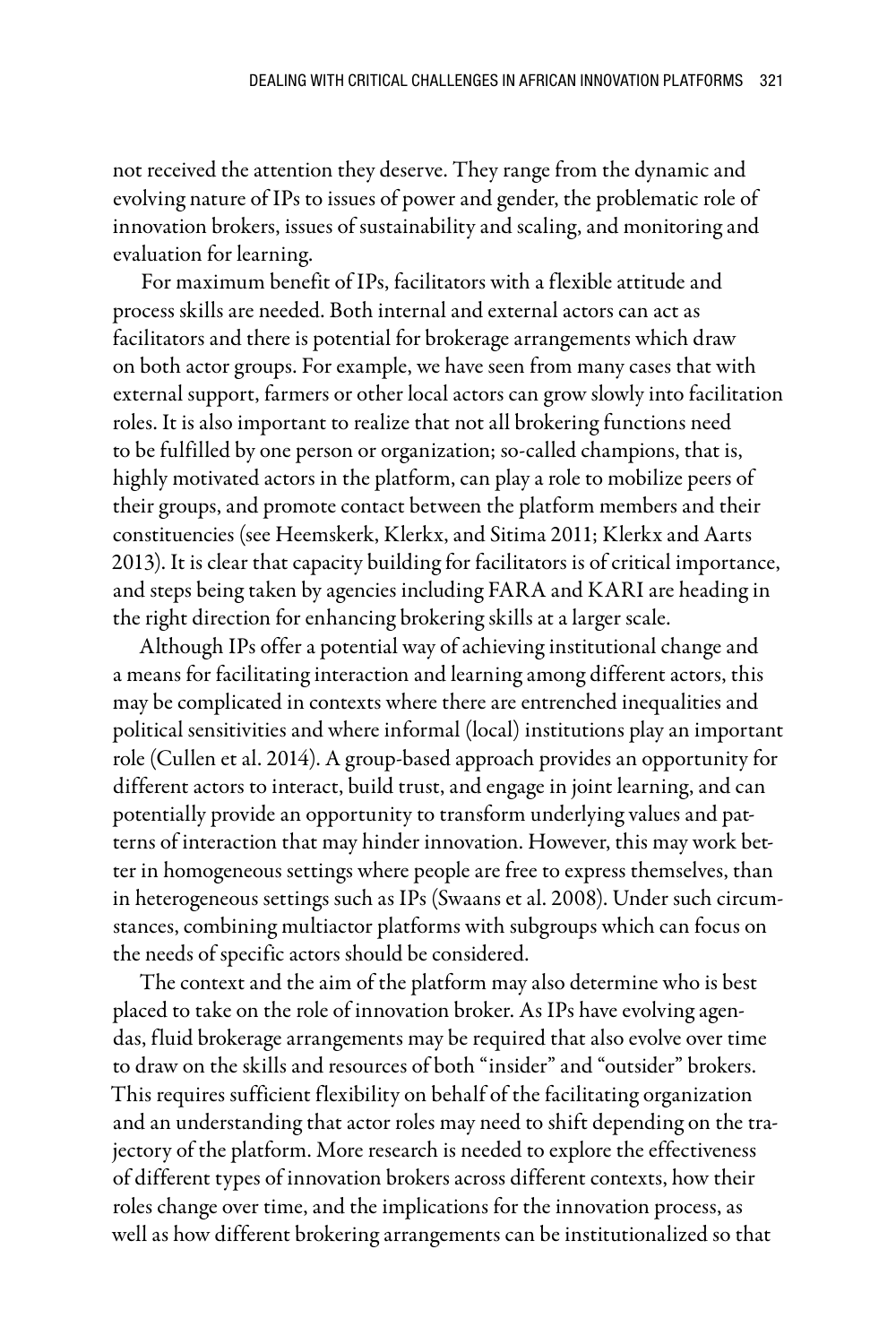innovation processes can be sustained after projects, or organizations instigating the process, phase out.

Despite the positive developments that are already taking place, significant changes to institutional arrangements and incentive mechanisms are required if IPs are to be successfully scaled up. This implies an emphasis on developing facilitation and management competencies among a range of actors that are systems based and process oriented, as well as the political will to support such new ways of working. Achieving socioeconomic impact among small-scale farmers will be critical to justify such time- and resource-intensive processes. IPs will also require critical monitoring and assessment to ensure that they adequately target and address the problems of the poor.

### References

- Brouwer, H., W. Hiemstra, S. Van der Vugt, and H. Walters. 2013. "Analysing Stakeholder Power Dynamics in Multi-Stakeholder Processes: Insights of Practice from Africa and Asia." *Knowledge Management for Development Journal* 9 (3): 11–31.
- Chambers, R. 1997. *Whose Reality Counts? Putting the Last First*. London: Intermediate Technology Publications.
- Coles, C., and J. Mitchell. 2011. *Gender and Agricultural Value Chains: A Review of Current Knowledge and Practice and Their Policy Implications*. ESA Working Paper No. 11-05. Rome: Food and Agriculture Organization of the United Nations. www.fao.org/docrep/013/am310e/am310e00.pdf.
- Cooke, B., and U. Kothari, eds. 2001. *Participation: The New Tyranny?* London: Zed Books.
- Crane, T., and P. Richards. 2009. "Causal Process Tracing: Overview and Application." Paper presented at Convergence of Sciences – Strengthening Innovation Systems Workshop, Elmina, Ghana, July 22–26.
- Cullen, B., J. Tucker, K. Snyder, Z. Lema, and A. Duncan. 2014. "An Analysis of Power Dynamics within Innovation Platforms for Natural Resource Management." *Innovation and Development* 4 (2): 259–275.
- Darbas, T., and J. Sumberg. 2013. "Can 'Value Chains' and 'Innovation Platforms' Boost African Agriculture? 11 Reasons to be Sceptical." Blog post. Future Agricultures. http://future-agricultures.org/blog/entry/can-value-chains-and-innovation-platforms-boostafrican-agriculture-11-reasons-to-be-sceptical.

Douglas, M. 1986. *How Institutions Think*. Syracuse, NY, US: University of Syracuse Press.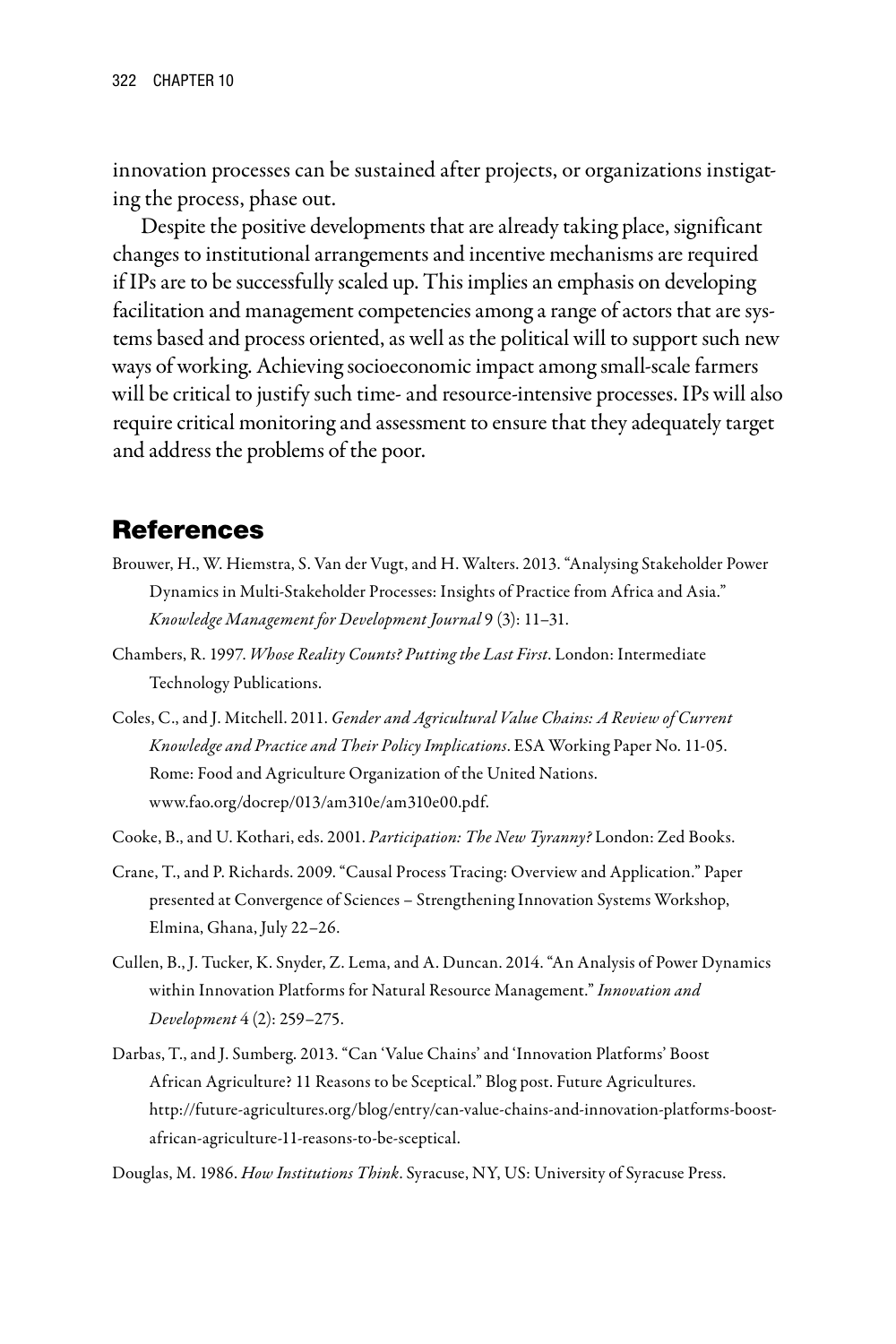- Duncan, A. J., K. Ergano, A. Adie, D. Geleti, T. Assefa, and S. Bediye. 2011. *Planted Forage as an Entry Point for Catalyzing Stakeholder Action on Broader Livestock Value Chain Issues— Experiences from Ethiopia*. IFAD Technical Advisory Note. Rome: International Fund for Agricultural Development.
- Earl, S., F. Carden, and T. Smutylo. 2001. *Outcome Mapping: Building Learning and Reflection into Development Programs.* Ottawa: International Development Research Centre.
- Edmunds, D., and E. Wollenberg. 2002. *Disadvantaged Groups in Multistakeholder Negotiations*. Programme Report. Bogor, Indonesia: Center for International Forestry Research.
- Gonsalves, J., and R. Armonia, eds. 2010. *Writeshops: A Tool for Packaging and Sharing Field-based Experiences*. A Guide to Organizing Workshops. Manila, Philippines: International Institute of Rural Reconstruction; International Potato Center—Users' Perspective with Agricultural Research and Development.
- Hall, A., W. Janssen, E. Pehu, and R. Rajalahti. 2006. *Enhancing Agricultural Innovation: How to Go Beyond the Strengthening of Research Systems.* Washington, DC: World Bank.
- Hawkins, R., W. Heemskerk, R. Booth, J. Daane, A. Maatman, and A. A. Adekunle. 2009. *Integrated Agricultural Research for Development (IAR4D): A Concept Paper Prepared for the Forum for Agricultural Research in Africa (FARA) Sub-Saharan Africa Challenge Programme (SSA CP)*. Accra, Ghana: Forum for Agricultural Research in Africa (FARA).
- Heemskerk, W., L. Klerkx, and J. Sitima. 2011. "Brokering Innovation." In: *Putting Heads Together: Agricultural IPs in Practice*. Bulletin 396, edited by S. Nederlof, M. Wongtschowski, and F. van der Lee, 43–54. Amsterdam: Royal Tropical Institute.
- Homann-Kee Tui, S., A. Adekunle, M. Lundy, J. Tucker, F. Birachi, L. Klerkx, D. A., Ballantyne, et al. 2013. *What are Innovation Platforms?* Innovation Platforms Practice Brief 1. Nairobi, Kenya: International Livestock Research Institute (ILRI). http://cgspace.cgiar.org/handle/10568/33667.
- Hounkonnou, D., D. Kossou, T. W. Kuyper, C. Leeuwis, E. S. Nederlof, N. Röling, O. Sakyi-Dawson, et al. 2012. "An Innovation Systems Approach to Institutional Change: Smallholder Development in West Africa." *Agricultural Systems* 108: 74–83.
- Kilelu, C. W., L. Klerkx, and A. Hall. 2011. "Beyond Knowledge Brokering: An Exploratory Study on Innovation Intermediaries in an Evolving Smallholder Agricultural System in Kenya." *Knowledge Management for Development Journal* 7 (1): 84–108.
- KIT, Agri-ProFocus, and IIRR. 2012. *Challenging Chains to Change: Gender Equity in Agricultural Value Chain Development.* Amsterdam: Royal Tropical Institute (KIT).
- Klerkx, L., and N. Aarts. 2013. "The Interaction of Multiple Champions in Orchestrating Innovation Networks: Conflicts and Complementarities." *Technovation* 33 (6/7): 193–210.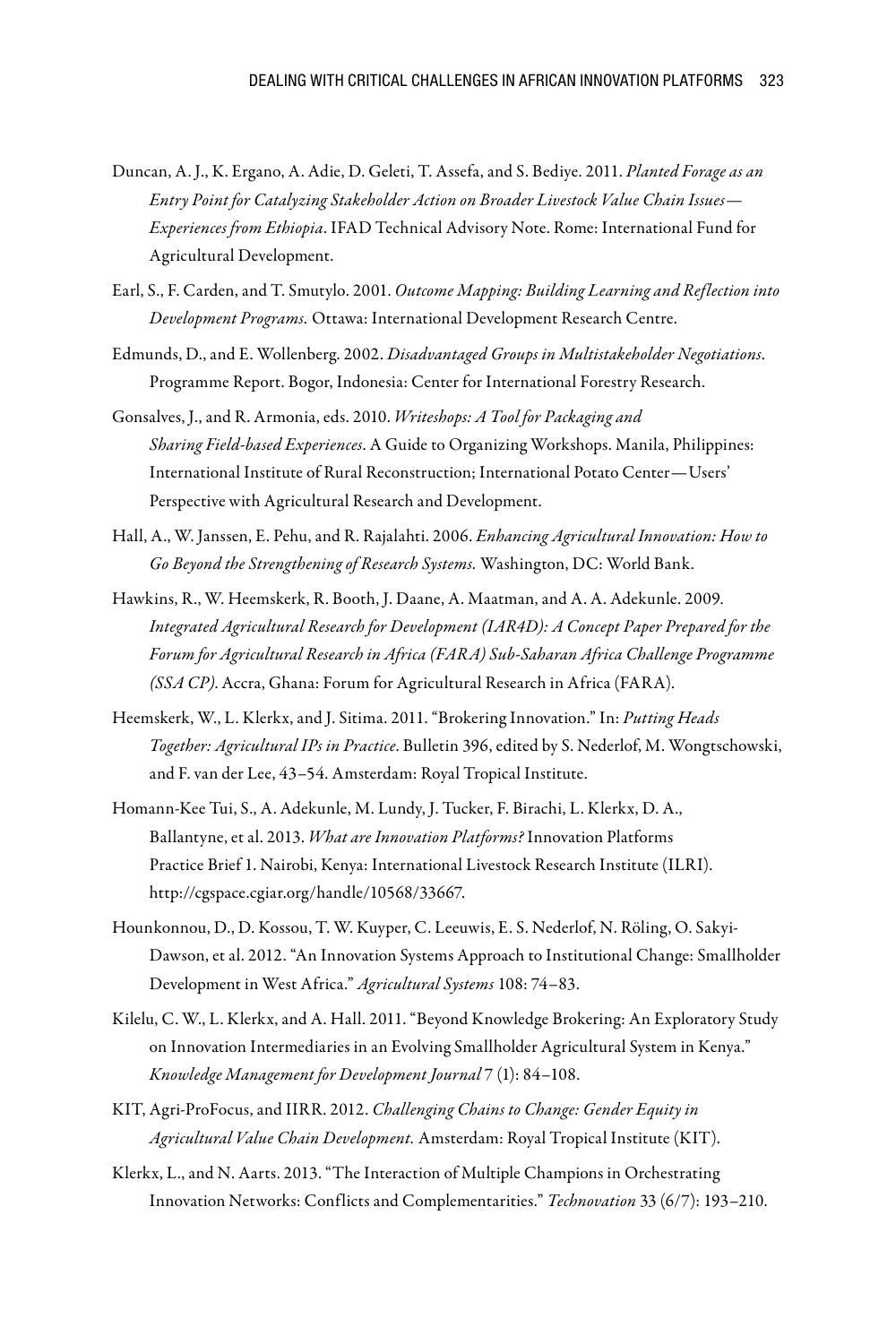- Klerkx, L. W. A., and P. Gildemacher. 2011. "The Role of Innovation Brokers in Agricultural Innovations Systems." In *Agricultural Innovation Systems: An Investment Sourcebook*, Module 3: *Investment in Extension and Advisory Services as Part of Agricultural Innovation Systems*. Washington, DC: World Bank.
- Klerkx, L., A. Hall, and C. Leeuwis. 2009. "Strengthening Agricultural Innovation Capacity: Are Innovation Brokers the Answer?" *International Journal of Agricultural Resources, Governance and Ecology* 8: 409–438.
- Klerkx, L., B. Mierlo, and C. Leeuwis. 2012. "Evolution of Systems Approaches to Agricultural Innovation: Concepts, Analysis and Interventions." In *Farming Systems Research into the 21st Century: The New Dynamic*, edited by I. Darnhofer, D. Gibbon, and B. Dedieu, 457– 483. Dordrecht, the Netherlands: Springer Netherlands.
- Leeuwis, C. 2004. *Communication for Rural Innovation. Rethinking Agricultural Extension*. Oxford, UK: Blackwell Science; Wageningen, the Netherlands: Technical Centre for Agricultural and Rural Cooperation ACP–EU.
- Lundy, M., M. V. Gottret, and J. Ashby. 2005. *Learning Alliances: An Approach for Building Multistakeholder Innovation Systems*. ILAC brief, No. 8. Rome: Institutional Learning and Change Initiative.
- Makini, F. W., G. M. Kamau, M. N. Makelo, A. Adekunle, G. K. Mburathi, M. Misiko, P. Pali, et al. 2013 *Operational Field Guide for Developing and Managing Local Agricultural IPs*. Nairobi: Kenya Agricultural Research Institute.
- Mbabu, A. N., and A. Hall, eds. 2012. *Capacity Building for Agricultural Research for Development: Lessons from Practice in Papua New Guinea*. Maastricht, the Netherlands: United Nations University; Maastricht University.
- Mokwunye, U., and J. Elis-Jones. 2010. *Sub-Saharan African Challenge Program: Internal Review Report.* Accra, Ghana: FARA. https://cgspace.cgiar.org/handle/10568/52286.
- Mur, R., and S. Nederlof. 2012. *Innovation for Fashion or Action? Building Innovation Capacity. Learning from Research into Use in Africa (1)*. Amsterdam: KIT; Edinburg,UK: Research Into Use.
- Nederlof, E. S., and R. Pyburn, eds. 2012. *One Finger Cannot Lift a Rock: Facilitating IPs to Trigger Institutional Changes in West Africa.* Amsterdam: KIT.
- Nederlof, S., M. Wongtschowski, and F. Van der Lee, eds. 2011. *Putting Heads Together: Agricultural IPs in Practice.* Bulletin 396. Amsterdam: KIT Publishers.
- Ngwenya, H., and J. Hagmann. 2009. "Facilitation for Change: Triggering Emancipation and Innovation in Rural Communities in South Africa." In *Farmer First Revisited: Innovation for Agricultural Research and Development*, edited by I. Scoones and J. Thompson, 220– 228*.* Rugby, UK: Practical Action.